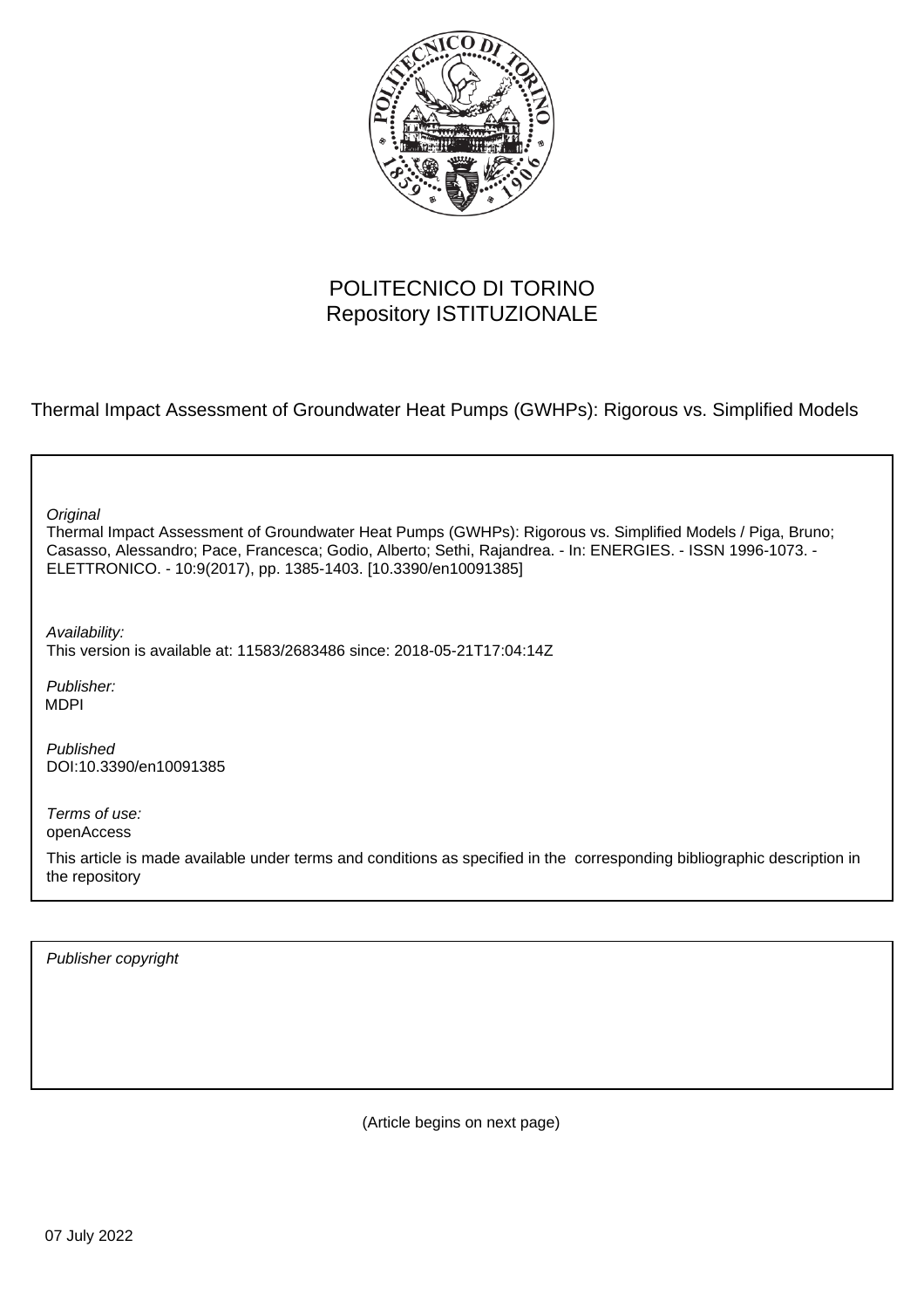



## *Article* **Thermal Impact Assessment of Groundwater Heat Pumps (GWHPs): Rigorous vs. Simplified Models**

## **Bruno Piga, Alessandro Casasso [ID](https://orcid.org/0000-0001-6685-1383) , Francesca Pace, Alberto Godio and Rajandrea Sethi \***

Department of Environment, Land and Infrastructure Engineering (DIATI), Politecnico di Torino, corso Duca degli Abruzzi 24, 10129 Torino, Italy; bruno.piga@polito.it (B.P.); alessandro.casasso@polito.it (A.C.); francesca.pace@polito.it (F.P.); alberto.godio@polito.it (A.G.)

**\*** Correspondence: rajandrea.sethi@polito.it; Tel.: +39-011-090-7735

Received: 27 July 2017; Accepted: 7 September 2017; Published: 12 September 2017

**Abstract:** Groundwater Heat Pumps (GWHPs) are increasingly adopted for air conditioning in urban areas, thus reducing  $CO<sub>2</sub>$  emissions, and this growth needs to be managed to ensure the sustainability of the thermal alteration of aquifers. However, few studies have addressed the propagation of thermal plumes from open-loop geothermal systems from a long-term perspective. We provide a comprehensive sensitivity analysis, performed with numerical finite-element simulations, to assess how the size of the thermally affected zone is driven by hydrodynamic and thermal subsurface properties, the vadose zone and aquifer thickness, and plant setup. In particular, we focus the analysis on the length and width of thermal plumes, and on their time evolution. Numerical simulations are compared with two simplified methods, namely (i) replacing the time-varying thermal load with its yearly average and (ii) analytical formulae for advective heat transport in the aquifer. The former proves acceptable for the assessment of plume length, while the latter can be used to estimate the width of the thermally affected zone. The results highlight the strong influence of groundwater velocity on the plume size and, especially for its long-term evolution, of ground thermal properties and of subsurface geometrical parameters.

**Keywords:** shallow geothermal energy; groundwater heat pump; geothermal heat pump; thermal plume; FEFLOW; sensitivity analysis; advection; conduction; dispersion; aquifer

### **1. Introduction**

Ground Source Heat Pumps (GSHPs) utilize the ground as a heat source or sink, respectively, for the heating or cooling of buildings. At moderate depths (5 to 20 m), the ground has an almost constant temperature, with a value close to the yearly average air temperature [1]; hence, GSHPs have a higher energy efficiency (coefficient of performance, COP) compared to Air Source Heat Pumps (ASHPs) [2], and their potential for the reduction of the carbon intensity of building air conditioning is widely acknowledged [3].

The energy efficiency of a GSHP strongly depends on site-specific properties of the ground, for both Borehole Heat Exchangers (BHEs) [4–8] and Ground Water Heat Pumps (GWHPs) [9–12]. GWHPs exchange heat with groundwater extracted through one or multiple water wells, and are increasingly employed as an air conditioning system, especially for large commercial and public buildings [13–16]. Groundwater is usually reinjected through wells into the same aquifer to avoid its depletion [17], but this leads to the formation of thermally altered zones, called thermal plumes. Thermal plumes pose two sustainability issues: the upstream propagation of the plume, which can reach the abstraction well (thermal short-circuit) [9,18,19], thus reducing the COP of the heat pump, and the downstream propagation of the plume, which can impair drinking water wells or other GWHPs. Assessing the subsurface thermal impact of open-loop geothermal systems is therefore essential for their design.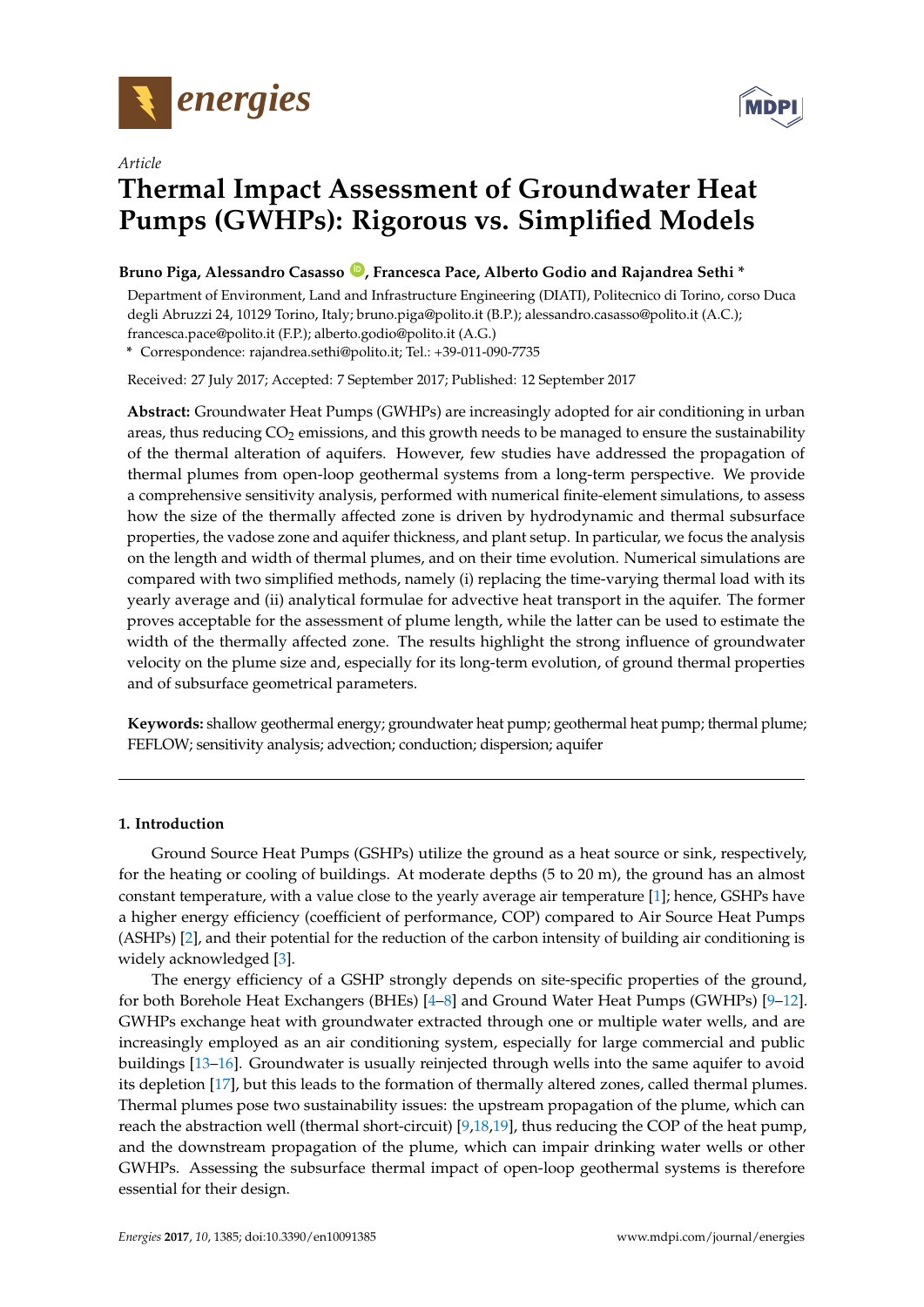Temperature changes in aquifers induced by open-loop well doublets have been extensively investigated in past decades [20,21]. Simple cases can be solved using analytical formulae, while numerical models are used to obtain more reliable estimations of thermal plume size in more complex scenarios, although they are more expensive and time consuming. Banks [22] derived 2D analytical solutions for thermal plume estimation in the case of a well doublet aligned with the groundwater flow direction, starting from the general solutions provided by Shan [23] and by Luo and Kitanidis [24]. Milnes and Perrochet [25] defined thermal recycling and feedback, and derived mathematical formulae for the calculation of the maximum thermal alteration of the abstracted groundwater. Lippmann [21] provided an analytical solution for thermal feedback, while Casasso and Sethi [9] developed the numerical code TRS (Thermal Recycling Simulator) and an empirical formula for the estimation of thermal recycling in open-loop well doublets. A number of numerical models of thermal plume propagation are also available in the literature, applied to both single plants [14,26–28] and systems at an urban scale for the resolution of territorial planning issues [29–31].

These papers deal with specific case studies, but few works assess the influence of thermal, hydrogeological, and operational parameters on thermal plumes in a general way. Lo Russo et al. [32] performed a sensitivity analysis on an open-loop system in the aquifer of Turin (Northern Italy) considering a  $\pm$ 20% variation on the design values of various aquifer thermal and hydrodynamic parameters, with a one-year simulation time. They found that the dimensions of the thermal plume are most sensitive to the hydraulic conductivity, the hydraulic gradient and, to a lesser extent, the thermal capacity of the aquifer. Bridger and Allen [27] studied an Aquifer Thermal Energy Storage (ATES) in a layered geological setup, concluding that anisotropy of the hydraulic conductivity and of the hydraulic gradient exert the greatest influence on the propagation of the thermal plume. The main limitations of these studies are the narrow variation ranges considered for these parameters and the short simulated operating times, relative to the time scales of thermal plume evolution.

The purpose of the first part of this work is to fill this gap by comparing, by means of a parametric sweep study, the relative influence of hydrodynamic, thermal, and geometrical parameters of the aquifer and technical-operating parameters of the plant on the long-term propagation of the thermal plumes generated by an open-loop well doublet.

The second part of the paper is devoted to the evaluation of different methods to estimate the size of the thermal plume. Three different approaches for plume estimation were tested and, by comparing the results, we defined the conditions for which errors introduced by approximated numerical and analytical solutions are acceptable. The first, and most accurate, method used in this study is a finite element numerical flow and heat-transport simulation with a sinusoidal heating and cooling thermal load to reproduce the typical trend of a building's energy demand through the year. The second method involves the simplifying assumption of a constant thermal load, derived from the balance between the yearly heating and cooling demand. This is a common approach adopted, for instance, by the software GED (Groundwater Energy Designer) [33]. The third method is based on 2D analytical formulae provided by Banks [22], which allow for a rough estimation of the magnitude of thermally affected areas. This method is expected to be the least accurate, as the effects of many parameters involved in underground heat transfer are neglected.

The well doublet considered in our analysis is aligned with the large-scale groundwater flow direction, which is the best well arrangement to avoid or limit thermal recycling [18]. Starting from a default configuration, a parametric sweep was performed, determining the plume size for each simulation. Unlike most of the aforementioned studies, a long simulation time (50 years) was chosen to study the long-term response of the aquifer. The variations in the thermal plume's length and width allow to assess the relative importance of each subsurface parameter, and to define the margins of error deriving from their approximate estimation.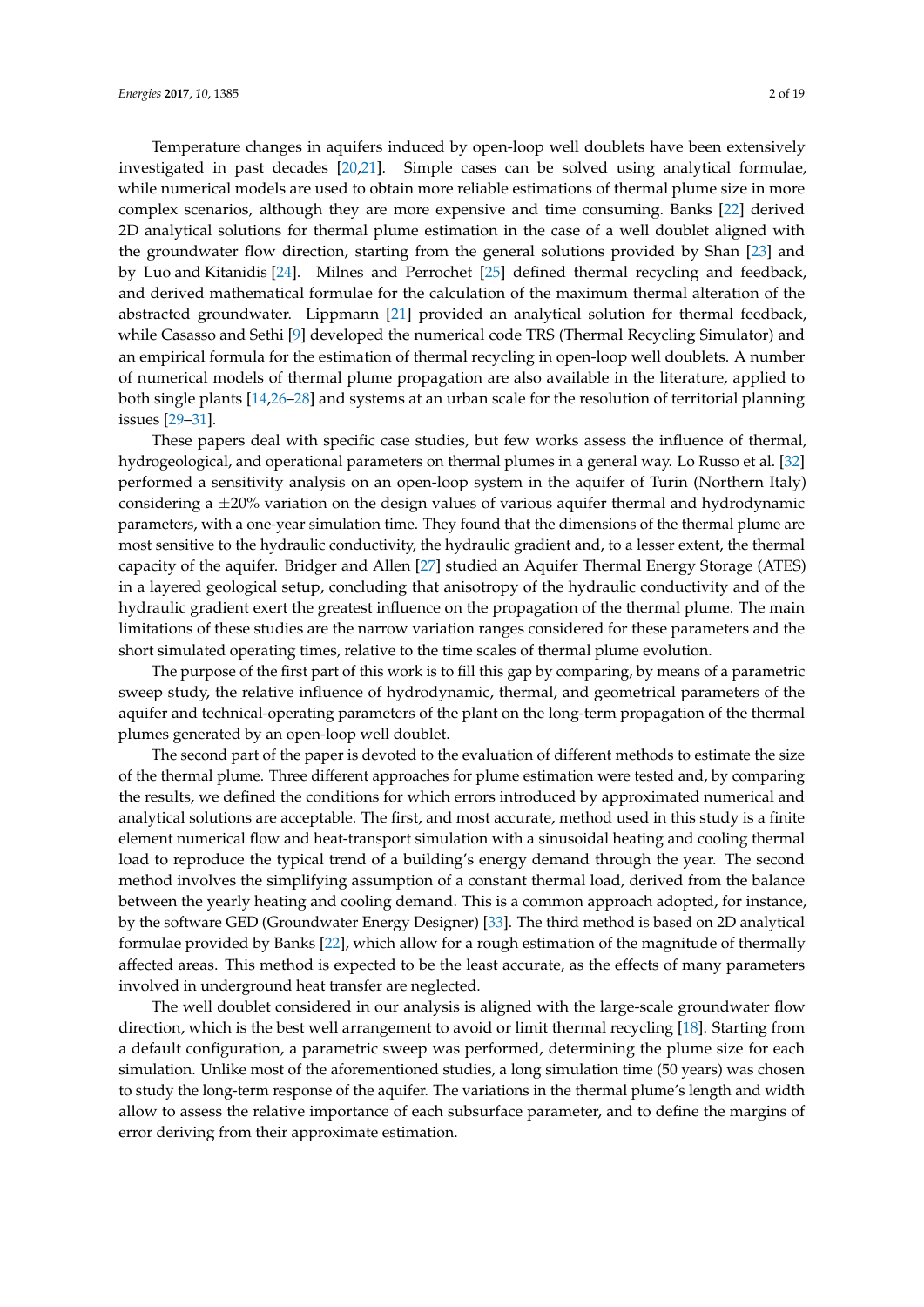#### **2. Methods**

#### *2.1. Flow and Heat-Transport in Porous Media*

Heat transport in saturated porous media occurs by conduction (driven by temperature gradient), advection (due to the flow of the fluid phase), and dispersion (induced by the heterogeneity of the groundwater velocity field).

These mechanisms are described by the heat conservation equation in a two-phase (solid and liquid) medium [34], with the assumption of a groundwater flow aligned with the *x*-axis:

$$
\rho c \frac{\partial T}{\partial t} + \rho_w c_w v_D \frac{\partial T}{\partial x} + (\lambda + \rho_w c_w v_D \alpha_L) \frac{\partial^2 T}{\partial x^2} + (\lambda + \rho_w c_w v_D \alpha_T) \left(\frac{\partial^2 T}{\partial y^2} + \frac{\partial^2 T}{\partial z^2}\right) = H
$$
 (1)

where  $\rho c$  and  $\rho_w c_w$  are the thermal capacities (J·m<sup>-3</sup>·K<sup>-1</sup>) of the porous medium and of the liquid phase, respectively; *T* is the temperature (K), considered equal for the solid and the liquid phases (i.e., the thermal equilibrium is considered instantaneous);  $v_D$  is the Darcy velocity (m·s<sup>-1</sup>);  $\alpha_L$  and  $\alpha_T$  are, respectively, the longitudinal and transverse dispersivities (m) relative to the groundwater flow direction;  $\lambda$  is the thermal conductivity of the porous medium (W·m<sup>-1</sup>·K<sup>-1</sup>); and *H* is the heat source/sink (W·m−<sup>3</sup> ).

The first term of Equation (1) is the temperature variation over time, which depends on the volume-averaged (bulk) heat capacity of the porous medium (*ρc*):

$$
\rho c = n_e \rho_w c_w + (1 - n_e) \rho_s c_s \tag{2}
$$

where  $\rho_s c_s$  is the thermal capacity (J·m<sup>-3</sup>·K<sup>-1</sup>) of the solid phase.

The second term describes the advection, which is function of the Darcy velocity  $(v<sub>D</sub>)$ :

$$
v_D = -K \frac{\partial h}{\partial x} = -Ki \tag{3}
$$

where *K* is the hydraulic conductivity (m·s<sup>-1</sup>), *h* is the hydraulic head (m), and *i* is the hydraulic gradient along the *x* direction (dimensionless).

Conduction depends on the bulk thermal conductivity in the third term of Equation (1):

$$
\lambda = (1 - n_e)\lambda_s + n_e\lambda_w \tag{4}
$$

where  $\lambda_s$  and  $\lambda_w$  are the thermal conductivities (W·m<sup>-1</sup>·K<sup>-1</sup>) of, respectively, the solid matrix and the groundwater, and *n<sup>e</sup>* is the effective porosity (dimensionless).

Thermal dispersion is described in Equation (1) by the corresponding coefficients  $\alpha_L$  and  $\alpha_T$ . Dividing Equation (1) by *ρc*, we get:

$$
\frac{\partial T}{\partial t} + \frac{v_e}{R_{th}} \frac{\partial T}{\partial x} + D_x \frac{\partial^2 T}{\partial x^2} + D_y \frac{\partial^2 T}{\partial y^2} + D_z \frac{\partial^2 T}{\partial z^2} = \frac{H}{\rho c}
$$
(5)

where *v<sup>e</sup>* is the effective velocity of groundwater through the pores, calculated as:

$$
v_e = \frac{v_D}{n_e} \tag{6}
$$

Since heat is exchanged between the fluid and the solid phase, the advective velocity of the thermal plume is lower than the groundwater flow velocity [19]. This phenomenon is similar to solute sorption in porous media with linear kinetics. By analogy, it is therefore possible to define the thermal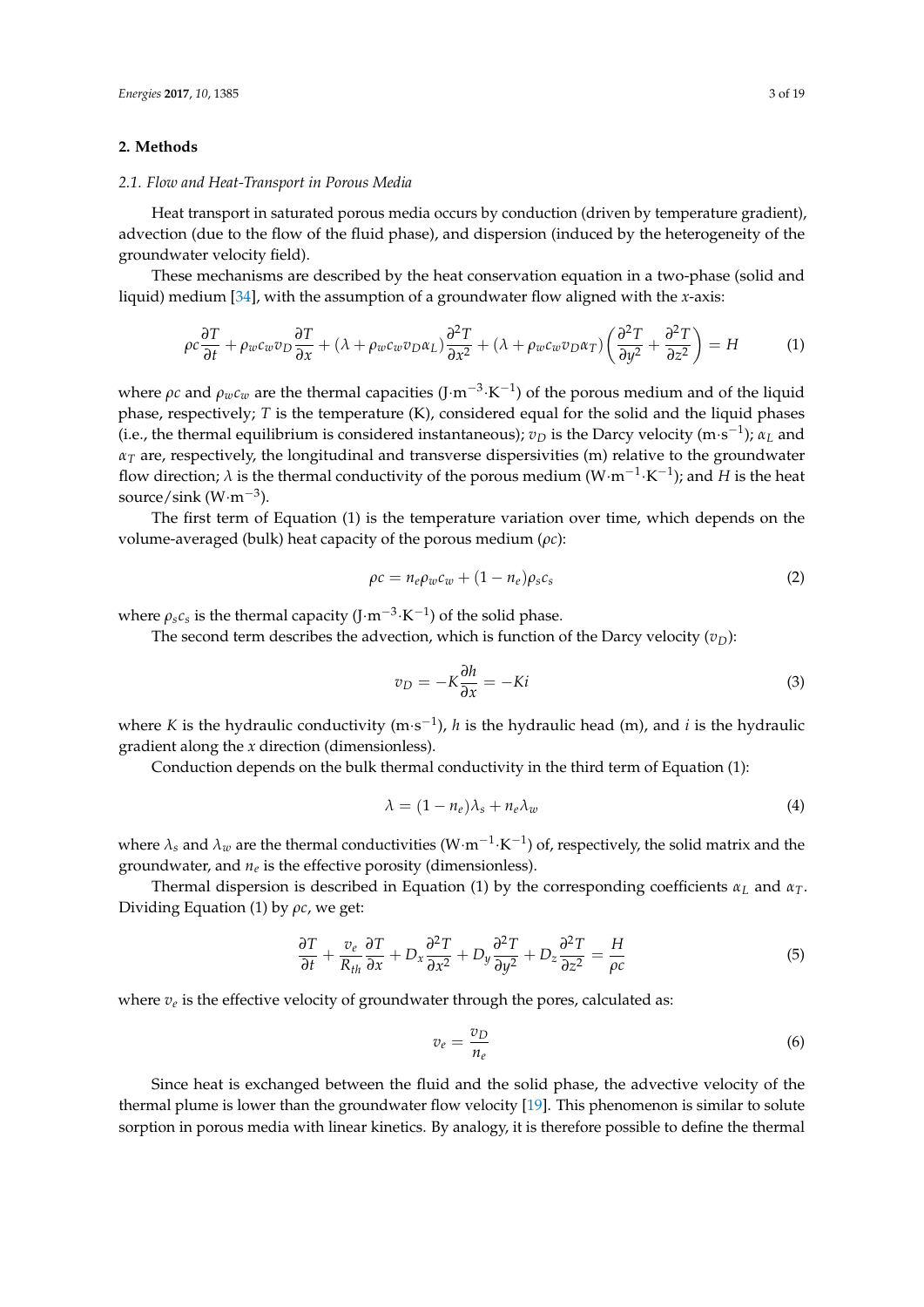retardation coefficient of Equation (5) as the ratio between the effective velocity of groundwater  $(v_e)$ and heat front (*vth*):

$$
R_{th} = \frac{v_e}{v_{th}} = \frac{(1 - n_e)\rho_s c_s + n_e \rho_w c_w}{n_e \rho_w c_w} = \frac{\rho c}{n_e \rho_w c_w} \tag{7}
$$

 $D_x$ ,  $D_y$ , and  $D_z$  are the longitudinal and transversal thermal dispersion coefficients (m<sup>2</sup>/s):

$$
D_x = \frac{\lambda}{\rho c} + \frac{v_e}{R_{th}} \alpha_L \tag{8}
$$

$$
D_y = D_z = \frac{\lambda}{\rho c} + \frac{v_e}{R_{th}} \alpha_T \tag{9}
$$

#### *2.2. Model Setup 2.2. Model Setup*

The objective of the first part of this work is to evaluate and compare the influence of thermal and The objective of the first part of this work is to evaluate and compare the influence of thermal hydrogeological subsurface properties (i.e., hydraulic conductivity of the aquifer, *K*; hydraulic gradient, *i*; effective porosity,  $n_e$ ; aquifer and vadose zone thickness, *b* and *d*, respectively; thermal capacity  $\rho c$ ), as well as plant parameters (i.e., well spacing  $L$ ), on the time evolution and spatial distribution of the thermal plume originated by a GWHP. thermal plume originated by a GWHP.

A simple but representative plant configuration was therefore adopted for the simulations, i.e., a well doublet in an unconfined aquifer, where the wells are aligned with the groundwater flow direction and the reinjection well is downstream of the abstraction well. The open-loop geothermal direction and the reinjection well is downstream of the abstraction well. The open-loop geothermal<br>system was modelled with the finite-element code FEFLOW® 6.2 (DHI-WASY, Berlin, Germany) [34], performing transient coupled flow and heat-transport simulations over an operating lifetime of 50 years. The default dimensions of the 3D modelling domain are 6000 m  $\times$  3000 m  $\times$  75 m, and variations were introduced only in the mesh thickness. The default vertical discretization is of 15 horizontal were introduced only in the mesh thickness. The default vertical discretization is of 15 horizontal<br>layers (16 slices), yielding a triangular mesh of 461,850 elements and 252,144 nodes for the default well configuration (Figure S1 in the Supplementary Materials), with slight variations for the others. A mesh density convergence study was performed (Figure S2 in the Supplementary Materials. The layers crossing the vadose zone, the aquifer, and the upper part of the underlying aquitard (layers 1 to 13) have a constant thickness of 2.5 m. The bottom two layers are thicker (10 m and 30 m, respectively), since this portion is deemed to be negligibly affected by the GWHP.

A simplified 2D cross-section of the model is shown in Figure 1. A simplified 2D cross-section of the model is shown in Figure 1.



**Figure 1.** Simplified 2D cross-section of the GWHP plant 3D model in heating mode. **Figure 1.** Simplified 2D cross-section of the GWHP plant 3D model in heating mode.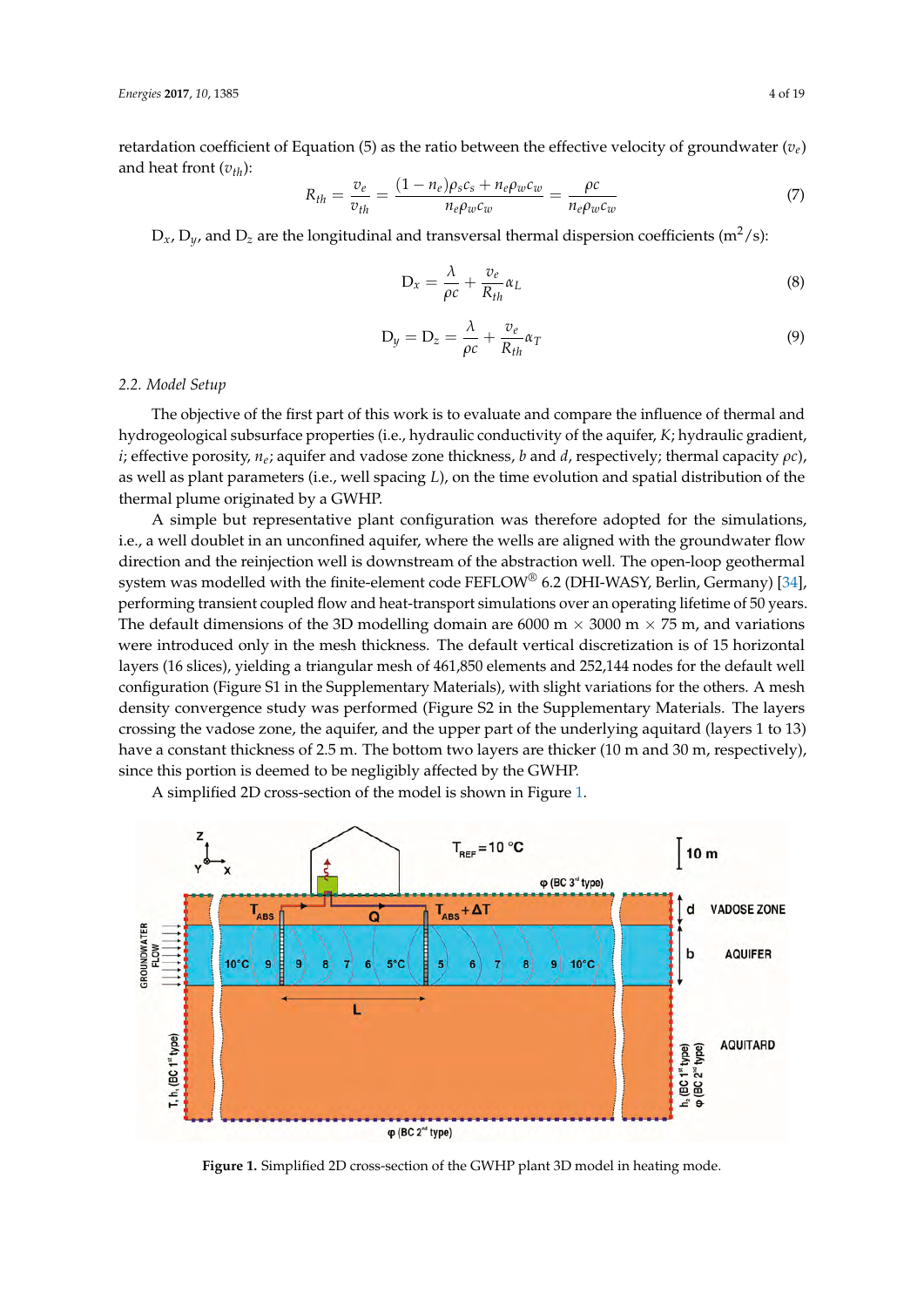The regional groundwater flow was reproduced by assigning constant hydraulic head values (hydraulic boundary condition (BC) of the first kind) on the western (upgradient) and eastern (downgradient) domain borders, based on both the aquifer thickness and the hydraulic gradient. Hydraulic head initial conditions were then assigned by running the model in steady state conditions and flow-only mode, without pumping wells. Two water wells, one for abstraction and one for reinjection, were implemented in the model as a Multi-layer Well (flow BC of the fourth kind, according to [34]) screened over the total aquifer thickness. The abstraction well was placed at coordinates *x*, *y* (1000; 1500) m, in order to allow the thermal plume to propagate entirely inside the domain, while the reinjection well was located downgradient at a selected distance from the abstraction wells. *Energies* **2017**, *10*, 1385 5 of 19 The well radius was set equal to 0.25 m, a typical value for wells operating at the flow rates considered in this work. abstraction well radius was set  $\alpha$  and  $\alpha$  to  $0.25$  m, a typical value for wells operating at the wells operating at the wells operating at the wells operating at the wells operating at the wells operating at the well

The thermal balance of the aquifer was reproduced by imposing the undisturbed aquifer temperature (assumed equal to 10 °C) on the upstream side of the domain (first kind BC). On the top slice, the heat exchange with the external air was reproduced imposing a Cauchy boundary condition of the third kind [35], i.e., a heat flux proportional to the difference relative to the above-mentioned reference temperature (10 °C). The geothermal temperature gradient was not taken into account, since its effect is usually negligible at depths between 30 m and 50 m [36–39]; hence, a null heat flux (second kind BC) was imposed on the lowest slice. The same BC was applied to the remaining domain borders. Consistently with the heat boundary conditions, an initial temperature of 10 °C was assigned to the whole domain. Consistently with the heat borders. Consistently with the heat boundary conditions, and in

The operation of the GWHP was simulated by imposing a constant temperature difference  $(\Delta T = T_{inj} - T_{abs})$  of  $\pm 4$  °C between the injection and abstraction wells (negative when heating and positive when cooling). The flow rate  $Q(t)$  varies with the thermal load  $P(t)$  exchanged with the groundwater according to the following equation:

$$
P(t) = \rho_w c_w \cdot Q(t) \cdot \Delta T \tag{10}
$$

The yearly evolution of  $P(t)$  follows a sinusoidal trend, as shown in Figure 2. The thermal load is negative when heat is extracted from groundwater, and positive when heat is injected. Details on the is negative when heat is extracted from groundwater, and positive when heat is injected. Details on model validation are available in the Supplementary Materials. the model validation are available in the Supplementary Materials.



Figure 2. (a) Time series of the yearly-cyclic thermal load (left y-axis) and pumping/injection rates (right y-axis) applied in the well-doublet at default conditions (thick black line) and (b) for the heat-balance ensitivity analysis.

Using this model setup, a parametric sweep study was performed starting from a default setup Using this model setup, a parametric sweep study was performed starting from a default setup and varying one parameter value per simulation. Table 1 reports the complete parameter set, and varying one parameter value per simulation. Table 1 reports the complete parameter set, including default values and the ranges considered in this analysis. These parameters are representative of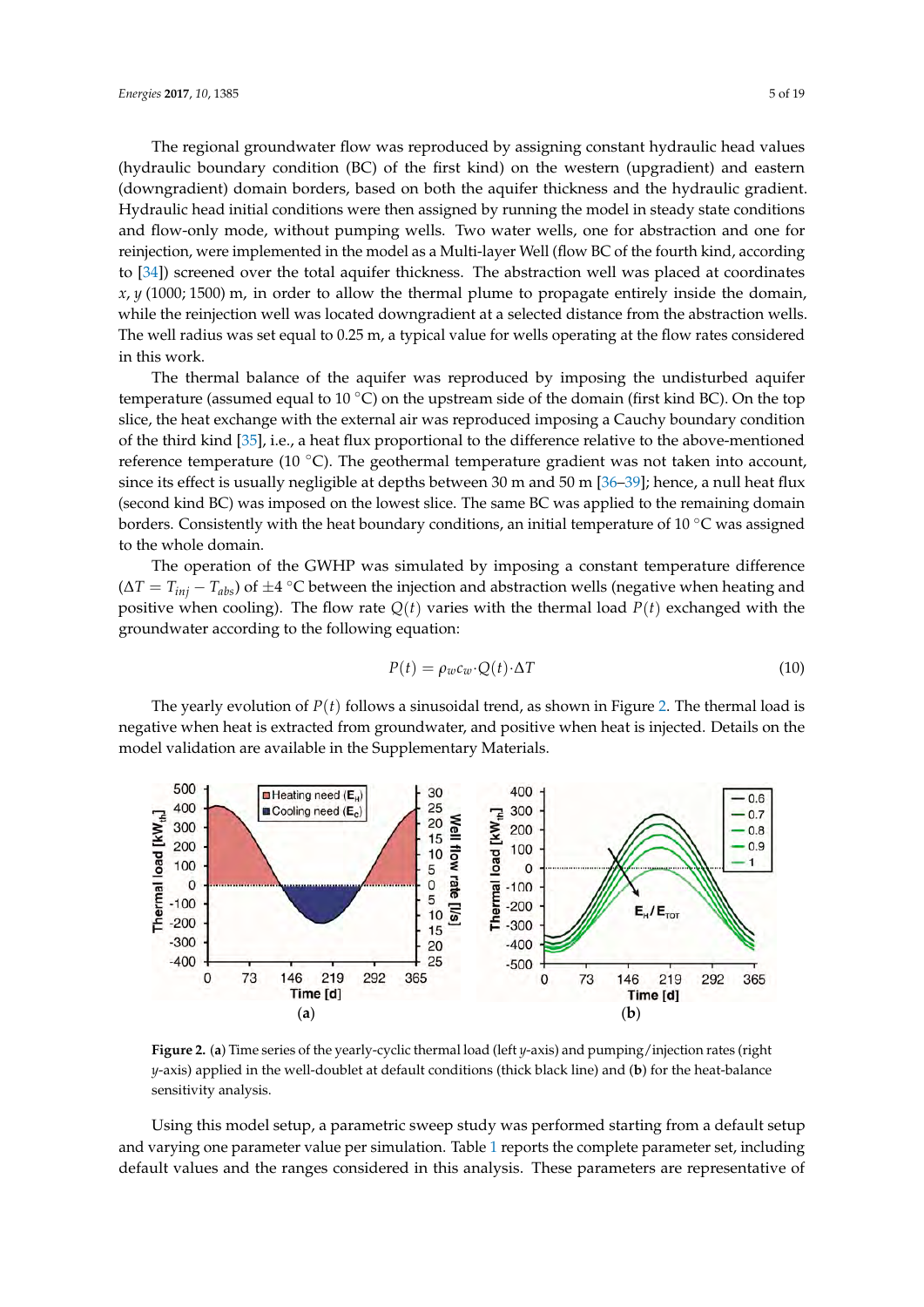aquifers in which the application of the geothermal system hypothesised in this work could be considered [9–11].

| Parameter                                 | Symbol                                       | Unit                                               | <b>Adopted Values</b>                                                                                                              | Default Value          |
|-------------------------------------------|----------------------------------------------|----------------------------------------------------|------------------------------------------------------------------------------------------------------------------------------------|------------------------|
| Aquifer hydraulic conductivity            | $K_{xx}$ ; $K_{yy}$<br>$K_{zz} = 0.1 K_{rr}$ | $m·s^{-1}$                                         | $5 \times 10^{-4}$ , $10^{-3}$ , $5 \times 10^{-3}$ , $10^{-2}$<br>$5 \times 10^{-5}$ , $10^{-4}$ , $5 \times 10^{-4}$ , $10^{-3}$ | $10^{-3}$<br>$10^{-4}$ |
| Hydraulic gradient                        | i                                            | $10^{-3}$                                          | 1, 2, 4, 6, 10                                                                                                                     | 2                      |
| Darcy velocity                            | $v_D$                                        | $m·s^{-1}$                                         | $10^{-6}$ , $2 \times 10^{-6}$ , $5 \times 10^{-6}$ , $10^{-5}$ , $2 \times 10^{-6}$                                               | $2 \times 10^{-6}$     |
| Effective porosity                        | $n_e$                                        |                                                    | 0.1, 0.2, 0.3                                                                                                                      | 0.2                    |
| Thermal dispersivity                      | $\alpha_{L}$<br>$\alpha_T = 0.1 \alpha_L$    | m                                                  | 0.5, 2, 10, 50<br>0.05, 0.2, 1, 5                                                                                                  | 10                     |
| Solid phase thermal conductivity          | $\lambda_{\rm s}$                            | $W \cdot m^{-1} \cdot K^{-1}$                      | 1.5, 2, 2.5, 3                                                                                                                     | 3                      |
| Solid phase volumetric heat capacity      | $\rho_s c_s$                                 | $10^6 \cdot$ J $\cdot$ m $^{-3}$ $\cdot$ K $^{-1}$ | 1.5, 2, 2.5                                                                                                                        | 2                      |
| Aquifer thickness                         | b                                            | m                                                  | 10, 20, 40                                                                                                                         | 20                     |
| Vadose zone thickness                     | d                                            | m                                                  | 10, 20, 30                                                                                                                         | 10                     |
| Well distance                             | L                                            | m                                                  | 20, 50, 100                                                                                                                        | 50                     |
| Annual maximum injected water flow rate   | $Q_{max}$                                    | 1/s                                                | 50, 25, 12, 5                                                                                                                      | 25                     |
| Ratio of heating over total energy demand | $E_H/E_{TOT}$                                |                                                    | 0.6, 0.7, 0.75, 0.8, 0.9, 1                                                                                                        | 0.75                   |

**Table 1.** Parameter values assigned in the simulations.

The relative weight of each parameter was assessed by calculating the "sensitivity index" (SI), as suggested by Heiselberg et al. [40], defined as:

$$
SI = \frac{Y_{max} - Y_{min}}{Y_{max}}
$$
\n<sup>(11)</sup>

where  $Y_{max}$  and  $Y_{min}$  are the maximum and the minimum values, respectively, of the output variable considered in the analysis, obtained by varying the parameter over the defined range. The output variables considered in our analysis are the length and the width of the thermal plume, as explained later in this section.

We assigned a homogenous horizontal hydraulic conductivity value: values adopted for the aquifer are shown in Table 1, while the conductivity of the aquitard was set to  $K_{xx}=K_{yy}=10^{-7}$  m·s<sup>-1</sup>. The vertical hydraulic conductivity is usually lower than the horizontal one, and  $K_{zz} = 0.1K_{xx}$  was used, as suggested in [12].

The thermal conductivity of groundwater was kept equal to  $\lambda_w = 0.6 \text{ W} \cdot \text{m}^{-1} \cdot \text{K}^{-1}$ , while four different values were considered for the solid phase conductivity *λ<sup>s</sup>* . Such values were calculated with Equation (4), in order to obtain bulk values of thermal conductivity that are consistent with those reported in the VDI 4640 guidelines for saturated sedimentary lithologies [41].

A similar approach was adopted for the volumetric heat capacity (*ρc*) of the aquifer, which was assigned using Equation (2) and literature reference values for water-saturated sand and/or gravel [11]. As for the thermal conductivity, a fixed value was set for the fluid phase ( $\rho_w c_w = 4.2 \text{ M} \cdot \text{J} \cdot \text{m}^{-3} \cdot \text{K}^{-1}$ ), while three different values were adopted for the solid phase.

Thermal dispersivity in aquifers has scarcely been studied in the literature. According to De Marsily [41], its value depends on the spatial scale of the observed phenomenon, and several empirical formulae are available in the literature [42]. Therefore, a wide range of longitudinal (*αL*) and transverse ( $\alpha_T$ ) dispersivities were employed in the analysis, assuming  $\alpha_T = 0.1 \alpha_L$ .

Besides thermal and hydrogeological parameters, the plant setup also significantly influences the propagation of thermal plumes. The effect of the distance between the two wells (*L*) and of the maximum injected flow rate (*Qmax*) were investigated, considering three values of well spacing and four values of the maximum annual water flow rate. The analysed range of total thermal power exchanged through the heat pump was 80–800 kW, thus covering most of the building heating and cooling applications for GWHPs.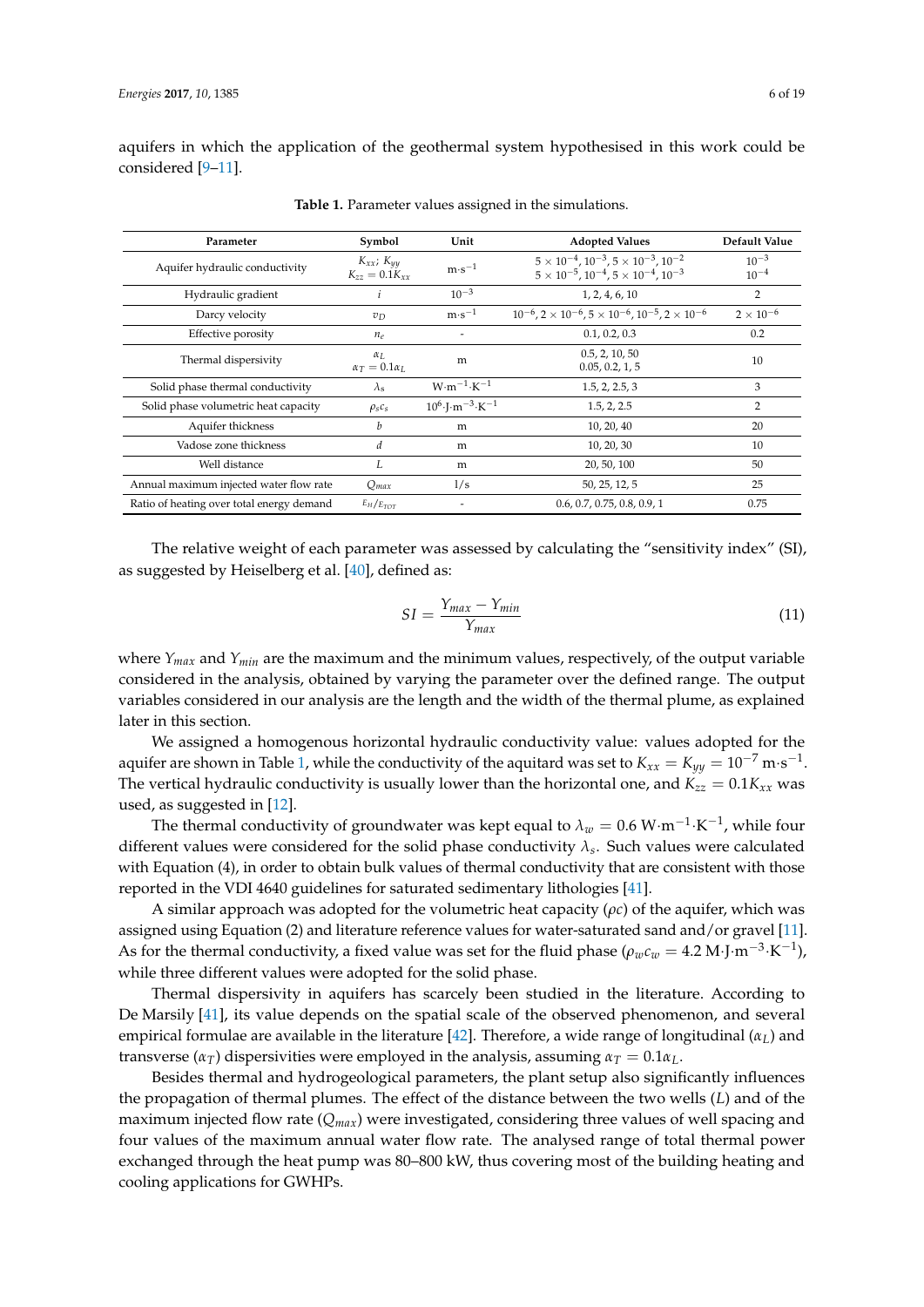Subsequently, further simulations were run to understand how the propagation of thermal plumes differs if time-varying thermal loads ( $P(t)$ ) are considered, compared to their yearly average  $P_{avg}$ , calculated as follows:

$$
P_{avg} = \frac{\int_0^{t_y} P(t)dt}{t_y} = \frac{\rho_w c_w \int_0^{t_y} Q(t) \Delta T(t)dt}{t_y} \tag{12}
$$

where  $t_y$  is the time span considered (365 days).

Different levels of unbalance between the heating and cooling demand were studied, ranging from heating-only to almost perfectly balanced, with the default demand being heating-dominated (Table 1). The ratio of the yearly heating need *E<sup>H</sup>* over the total heat exchanged with the aquifer each year ( $E_{TOT} = 1820 \ \mathrm{MWh}\cdot\mathrm{y}^{-1}$ ) ranges between 0.6 and 1, with a default value of 0.75, as depicted in Figure 2. This means that, as a default configuration, the heat extracted in the heating season is 75% of the total heat exchanged; hence, three times the heat injected in the cooling season, which is the remaining 25%. For each of these combinations, a simulation imposing the constant yearly average of the thermal load (i.e., a net heat extraction) was run for comparison. This approximation, which is adopted by software such as Groundwater Energy Designer (GED) [33], allows one to drastically reduce the computational time required for the simulations. A perfectly balanced thermal demand  $(E_H = 0.5 E_{TOT})$  was not considered because the equivalent yearly average load is null, and would therefore lead to a null thermal impact on the ground.

Finally, the previous results of plume size for different configurations were compared with those obtained using the analytical formulae for 2D plume evolution problems provided by Banks [22]. Plume length for long distances can be approximated as:

$$
x = v_{th}t = \frac{v_e}{R_{th}}t = \frac{v_D}{n_e R_{th}}t
$$
\n(13)

where *x* is the downstream distance (m) from the reinjection well;  $v_{th}$  is the thermal advective velocity, as defined in Equation (7);  $v_e$  is the groundwater effective flow velocity (m·s<sup>-1</sup>); and  $t$  is the simulation time (s). The width of the plume can be calculated with [22]:

$$
y = \frac{Q_{pl}}{bv_D} \tag{14}
$$

where  $y$  is the asymptotic plume width  $(m)$  perpendicular to the groundwater flow direction, i.e., the maximum width of the well release front, which depends on the maximum flow rate escaping down-gradient  $Q_{pl}$  (m<sup>3</sup>·s<sup>-1</sup>), the aquifer thickness *b* (m), and the Darcy velocity  $v_D$  (m·s<sup>-1</sup>).  $Q_{pl}$  is the fraction of the maximum annual injected flow rate (*Qmax*) which is not recirculated to the abstraction well and which, therefore, travels down-gradient; it depends on the intensity of thermal recycling between the wells: √

$$
\frac{Q_{pl}}{Q_{max}} = \frac{2}{\pi} \left[ \tan^{-1} \left( \frac{1}{\sqrt{X-1}} \right) + \frac{\sqrt{X-1}}{X} \right]
$$
(15)

The parameter *X* of Equation (15) allows one to assess whether thermal recycling occurs (if *X* > 1) and, in this case, how strong it is:

$$
X = \frac{2Q_{max}}{\pi b v_D L}
$$
 (16)

If  $X \leq 1$ , no thermal recycling occurs and Equation (15) can be simplified to:

$$
Q_{pl} = Q_{max} \tag{17}
$$

In our simulations, the plume dimensions were determined considering the isotherm of alteration equal to 1 °C compared to the initial temperature ( $T_0 = 10$  °C), i.e., the isotherm at 9 °C, since heating-dominated thermal loads are used. The plume length was calculated as the downstream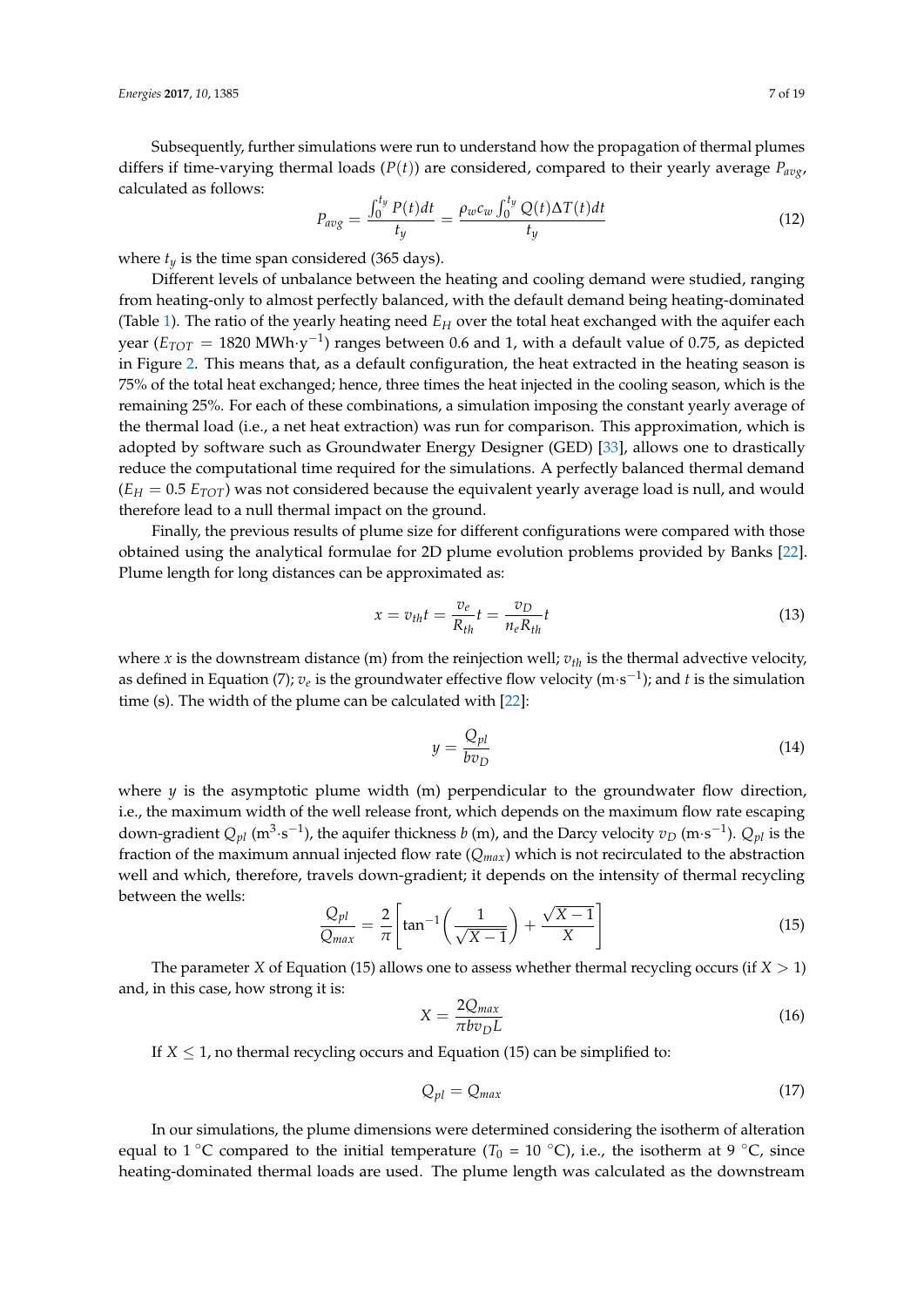distance (m) from the reinjection well, while the width was defined as the maximum extension of the  $9 °C$  isotherm perpendicular to the groundwater flow direction (Figure 3). downstream the religious well, while the width was defined as the maximum extension of



Figure 3. Plume dimensions considered in the sensitivity analysis.

Both the length and the width of the thermal plume were calculated at half the depth of the Both the length and the width of the thermal plume were calculated at half the depth of the aquifer, where the strongest thermal alterations are observed, as verified for each simulation. Since the flow rate of injected water varies on an annual basis, and the plume size is subjected to oscillations throughout the simulation time, the maximum annual values of plume width and length are plotted to show the time evolution of the plume dimensions.

### **3. Results and Discussion 3. Results and Discussion**

## *3.1. Sensitivity Analysis 3.1. Sensitivity Analysis*

The results of the sensitivity analysis aim at identifying the parameters that have the strongest The results of the sensitivity analysis aim at identifying the parameters that have the strongest influence on the dimensions of a thermal plume. Starting from the hydrodynamic parameters, influence on the dimensions of a thermal plume. Starting from the hydrodynamic parameters, hydraulic conductivity (K) and hydraulic gradient (*i*), we observe that plume propagation only depends on the thermal velocity ( $v_{th} = Ki/(n_e R_{th})$ , from Equations (3), (6) and (7)). Conversely, the plume size is almost insensitive to the single values of  $K$  and  $i$  (Figure 4a). Indeed, the hydraulic conductivity only influences the spatial distribution of the hydraulic head and, consequently, of the conductivity only influences the spatial distribution of the hydraulic head and, consequently, of the flow field close to the abstraction and injection wells. This effect is negligible far downstream of the flow field close to the abstraction and injection wells. This effect is negligible far downstream of the well doublet. well doublet.



**Figure 4.** Plume dimensions after a 50 years simulation for different combinations of hydraulic **Figure 4.** Plume dimensions after a 50 years simulation for different combinations of hydraulic conductivity K and gradient *i* (a) and for different values of Darcy velocity  $v_D$  (b); isotherm  $\Delta T = 1$  °C.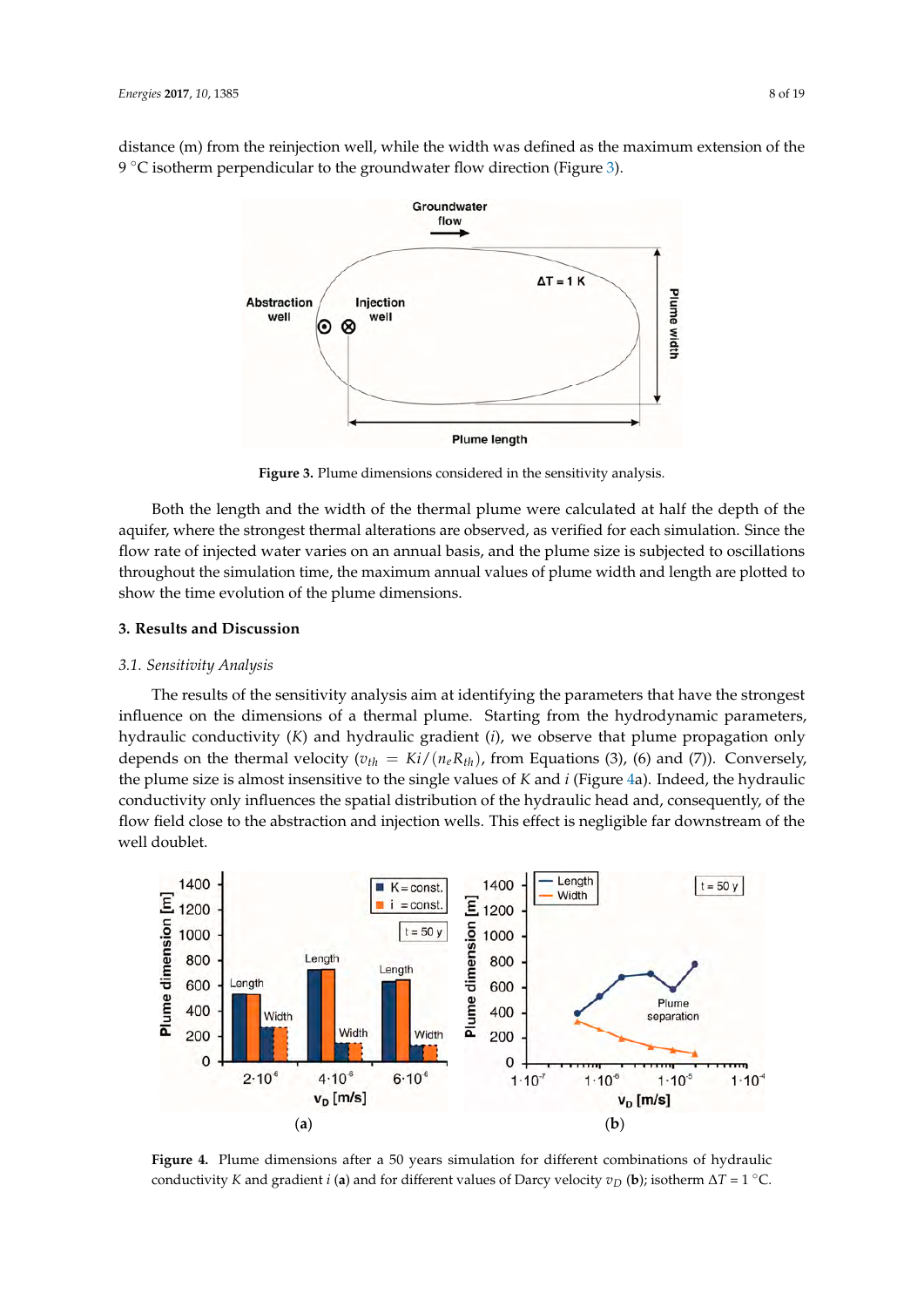Based on this result, the successive parametric sweep focused on variations of the Darcy velocity *vD*. As expected, higher values of  $v<sub>D</sub>$  lead to a considerable increase in the plume length and a dramatic decrease in its width (Figure 4b). A one order of magnitude increase in the regional groundwater *Energies* **2017**, *10*, 1385 9 of 19 velocity reduces the width of the thermal plume by more than 60%.

The plume extension also reaches a stationary value in a shorter time when the Darcy velocity increases (Figure 5a), with a trend similar to the Moving Infinite Line Source analytical solution [43]. It is also interesting to note that, as the regional groundwater flow velocity increases beyond a certain value ( $v_D = 1 \times 10^{-5}$  m/s), the plume length suddenly drops (Figures 4b and 5a). If the Darcy velocity value increases further, the plume length starts to increase again. Indeed, if the groundwater velocity is high enough, the thermal plumes produced in each heating and cooling season are separated into *Energies* **2017**, *10*, 1385 9 of 19 two or more smaller plumes which travel downgradient, while cold and warm plumes are merged at lower velocities (Figure 6). In this case, the farthest plume was considered for length determination. determination  $\alpha$ , it strongly affects the thermal impact  $\alpha$  is determined the theory



**Figure 5.** Time evolution of plume dimensions with Darcy velocity ݒ) **a**) and effective porosity ݊ **Figure 5.** Time evolution of plume dimensions with Darcy velocity  $v_D$  (a) and effective porosity  $n_e$ **(b)**; isotherm  $\Delta T = 1 \degree \text{C}$ . **Figure 5.** Time evolution of plume dimensions with Darcy velocity  $v_D$  (a) and effective porosity  $n_e$ 



Figure 6. Thermal plume shape after a 50 years simulation, for different values of Darcy velocity  $v_D$ ; isotherm ∆*T* = 1 °C. isotherm ∆*T* = 1 ◦C.

The drop of the plume length at high groundwater velocities can be explained by the fact that the separation of cold and hot plumes results in a more efficient heat exchange with the neighbouring  $\alpha$  changes of  $\alpha$  results in a decrease of  $\alpha$  fine the the effect the effective vector composition of  $\alpha$ confirm the conclusion drawn in previous studies that the hydrodynamic parameters of the aquifer have a very strong influence on thermal plume size [44–47]. Hydraulic conductivity is the parameter most subject to uncertainties, depending on the method of determination [12,48]; therefore, it strongly affects the thermal impact quantification of GWHPs. persuad of contains in a slight decrease in the theory of the theory was are negative layers (the vadose zone and aquitard), and, hence, the total length of the plume is reduced. Our results

(Equation  $\frac{1}{2}$ ), since  $\frac{1}{2}$  is usually less conductive than the solid phase ( $\frac{1}{2}$   $\frac{1}{2}$ ), and the solid phase ( $\frac{1}{2}$ Unlike the Darcy velocity, the effective porosity has little effect on the plume length, exerted only in the long term (Figure 5b), and does not affect the plume width. Understanding how effective porosity affects the plume dimensions is not straightforward, since different variations of heat transport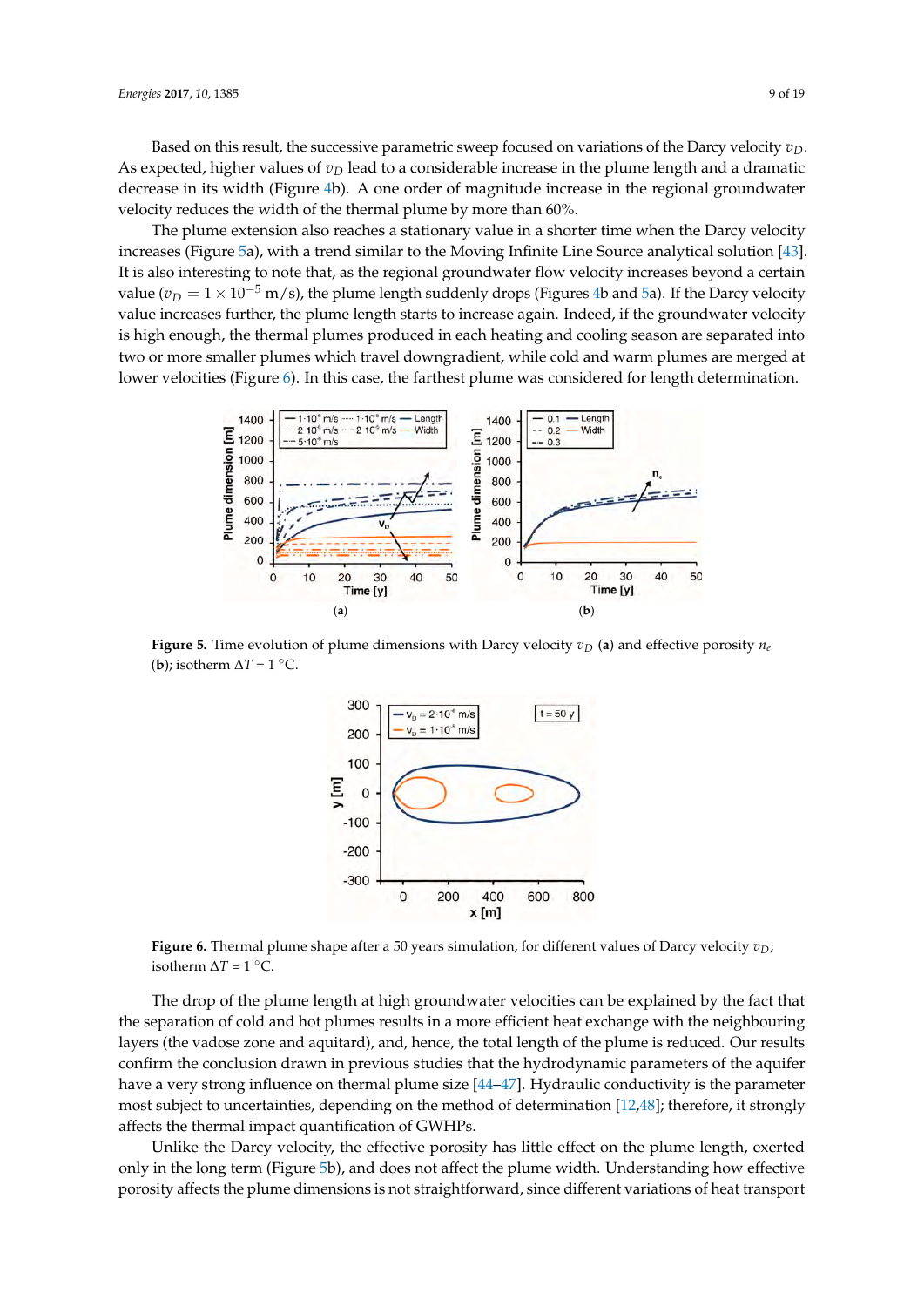parameters occur as *n<sup>e</sup>* varies. When the effective porosity increases, the thermal capacity of the porous medium *ρc* generally increases, since the thermal capacity is usually higher for groundwater than for the solid phase ( $\rho_w c_w > \rho_s c_s$ ).

An increment of  $n_e$  results in a decrease in the effective velocity of groundwater  $(v_e)$ ; on the other hand, the thermal retardation factor (*Rth*) also decreases, according to Equation (7). This eventually results in a slight decrease in the thermal velocity  $v_{th} = v_e/R_{th}$ . Therefore, if we consider only advection, a slight decrease in the plume length would be expected. However, an increase in the effective porosity also causes a reduction of the total thermal conductivity of the porous medium (Equation (4)), since groundwater is usually less conductive than the solid phase ( $\lambda_w < \lambda_s$ ), and this makes the plume length increase, as explained later in this section. These contrasting effects are reflected in plume propagation. As long as the plume is expanding in the aquifer and the propagation towards the unsaturated layers is negligible (i.e., at the onset of GWHP operation), the length of the thermally affected zone diminishes as the effective porosity increases. On the other hand, as the plume also starts to expand in the unsaturated layers, the reduction of the thermal conductivity of the porous medium above and below the saturated zone due to a higher porosity value results in a slight *Energies* **2017**, *10*, 1385 10 of 19 long-term increase in the thermal plume length (Figure 5b).

Thermal dispersivity is one of the most influential aquifer properties for the propagation of thermal plumes; however, the scarcity of information and reliable experimental data available on this topic causes significant design issues [49–51]. As is evident from Figure 7a, the thermal dispersivity has a considerable effect on plume length, while its effect on plume width is negligible, especially for dispersivity values.<br>dispersivity values.  $\epsilon$ s, nowever, the scarcity of information and rehable experimental data availat



**Figure 7.** Time evolution of plume dimensions with different values of longitudinal thermal dispersivity  $\alpha_L$  (a); solid matrix thermal conductivity  $\lambda_s$  (b); and thermal capacity  $\rho_s c_s$  (c); longitudinal temperature profile downstream of the reinjection well with and without considering heat exchange ∆*T* = 1 °C. with unsaturated layers, for the default simulation and at different times (**d**); isotherm ∆*T* = 1 ◦C.

When the value of dispersivity increases, energy dispersivity in the aquifer increases, so the aquifer increases, so the aquifer increases, so the aquifer increases, so the aquifer increases, so the aquifer increases, so t When the value of dispersivity increases, energy dissipation in the aquifer increases, so the plume propagates slower, along the groundwater flow direction. Furthermore, longitudinal thermal dispersivities below 2 m do not sensibly influence the extension of the plume: we observe a negligible difference between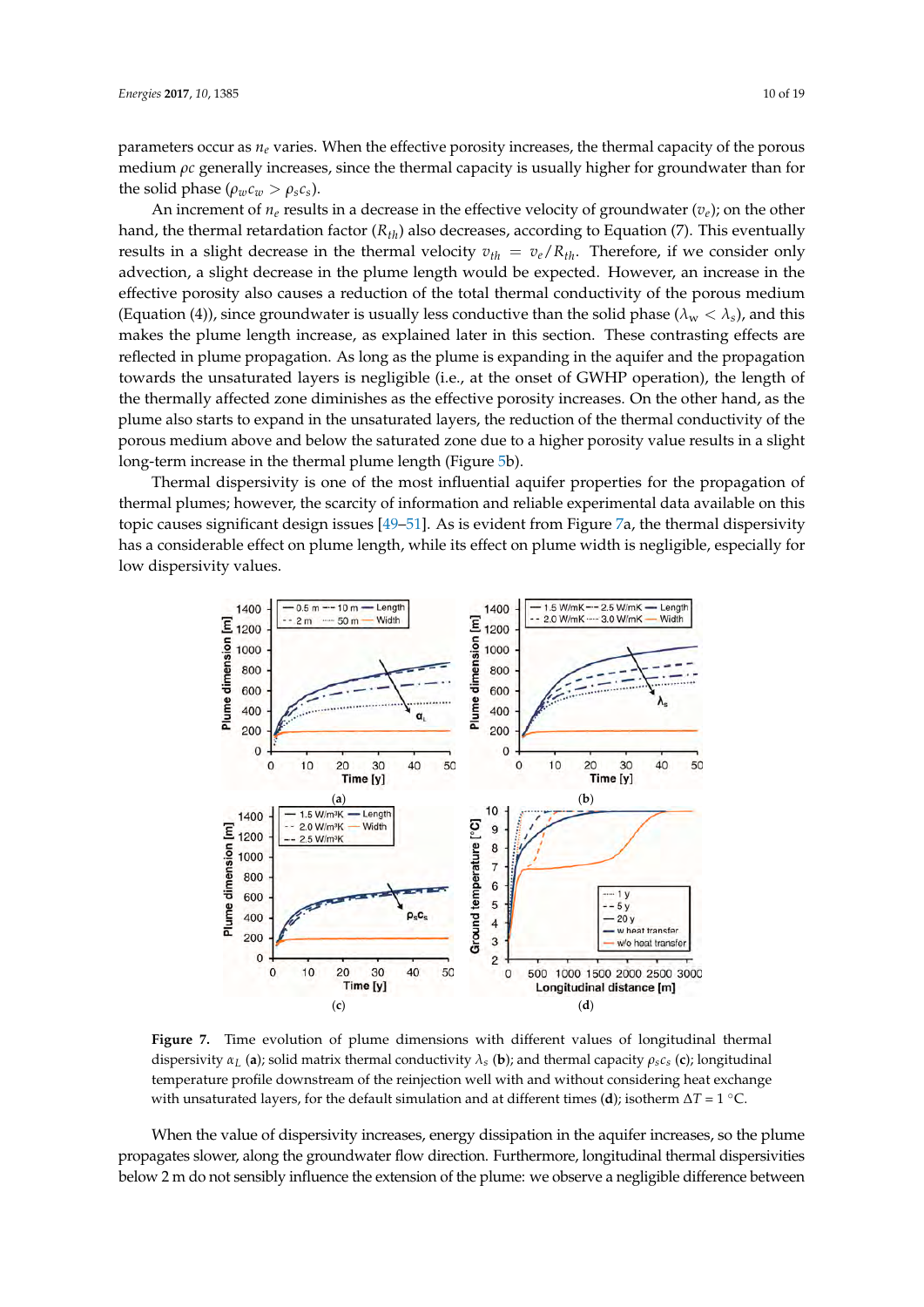$\alpha_L = 0.5$  m and  $\alpha_L = 2$  m. This is an interesting finding for addressing the numerical modelling issue of oscillatory results, which arise when null or very low dispersivity values are adopted in the presence of strong advection [34]. Usually, in these cases, upwinding schemes are used to introduce a numerical dispersion, thus avoiding the oscillation of model results, but also altering them [34]. It is therefore possible to avoid using upwinding schemes by assigning thermal dispersivities of  $\alpha_L < 2$  m and  $\alpha_T < 0.2$  m; this prevents both oscillatory results and the underestimation of the thermal impact on the aquifer. Values of dispersivity higher than 2 m should be set carefully, since they could lead to a strong reduction of the estimated plume length (e.g.,  $-45\%$  for  $\alpha_L = 50$  m relative to  $\alpha_L = 2$  m), as shown in Figure 7a. Notably, variations in the longitudinal and transverse dispersivity do not affect the maximum plume width, which mainly depends on the hydrodynamic aquifer properties.

A few numerical simulation studies of open-loop plants in the long-term (in the order of tens of years) have been published. In previous studies, limited to the saturated layer [44] and usually considering a time span up to one year [32,44], the heat conduction mechanism is negligible compared to advection and dispersion. However, when a sufficiently long time is considered, the conductive *Energies* **2017**, *10*, 1385 11 of 19 propagation of heat in the ground also involves the vadose zone above the aquifer and the underlying<br>' layers [52]. years) have been published. In previous studies, limited to the saturated to the saturated layer  $\mu$ 

Figure 7d depicts the effect of such a mechanism on the longitudinal temperature distribution, comparing the assumptions of a no-flux boundary condition (second kind) applied to the ground surface and of the aforementioned reference temperature (third kind BC). The effect of heat exchange with neighbouring layers gets stronger over time (Figure 7b,d) and is negligible in the short term; this explains why previous studies, which considered short operating periods (less than one year [32,44,46]), concluded that heat conduction is negligible in GWHPs.  $\frac{f}{f}$  and  $\frac{f}{f}$  and the effect of  $\frac{f}{f}$  and  $\frac{f}{f}$  and  $\frac{f}{f}$  and  $\frac{f}{f}$  and  $\frac{f}{f}$  and  $\frac{f}{f}$  and  $\frac{f}{f}$  and  $\frac{f}{f}$  and  $\frac{f}{f}$  and  $\frac{f}{f}$  and  $\frac{f}{f}$  and  $\frac{f}{f}$  and  $\frac{f}{f}$  a

Conversely, the plume width is mainly affected by the hydrodynamic parameters of the aquifer, while the heat exchange has a negligible effect. near exenange has a hegugible encer.

The volumetric heat capacity of the solid matrix has a minor influence on the plume size in the long-term, as shown in Figure 7c. Both the plume width and length slightly decrease as the thermal capacity of the porous medium (*ρc*) increases. This is due to the capability of a portion of the aquifer to store a greater amount of heat, given the same thermal alteration. caler amount of neat, given the same thermal alteration.

Long-term propagation of thermal plumes is also influenced by the thickness of the saturated and vadose zones, which both play a substantial role in the expansion of the thermal plume. As the saturated thickness increases (Figure 8a), the plume takes longer to reach the top of the aquifer and exchange heat with the unsaturated zone. Hence, the conductive exchange with neighbouring layers occurs later and heat remains confined for a longer period of time in the aquifer. This implies that the plume propagates considerably further along the groundwater flow direction, as confirmed by the analytical solutions of a 2D plane-symmetric transient heat transport problem reported by Tan et al. [53]. reaturated zone. Hence, the conductive exchange with neighbouring layers occurs  $\overline{\phantom{a}}$ 



**Figure 8.** Time evolution of plume dimensions with different values of aquifer thickness *b* (**a**) and vadose zone thickness *d* (**b**); isotherm ∆*T* = 1 ◦C.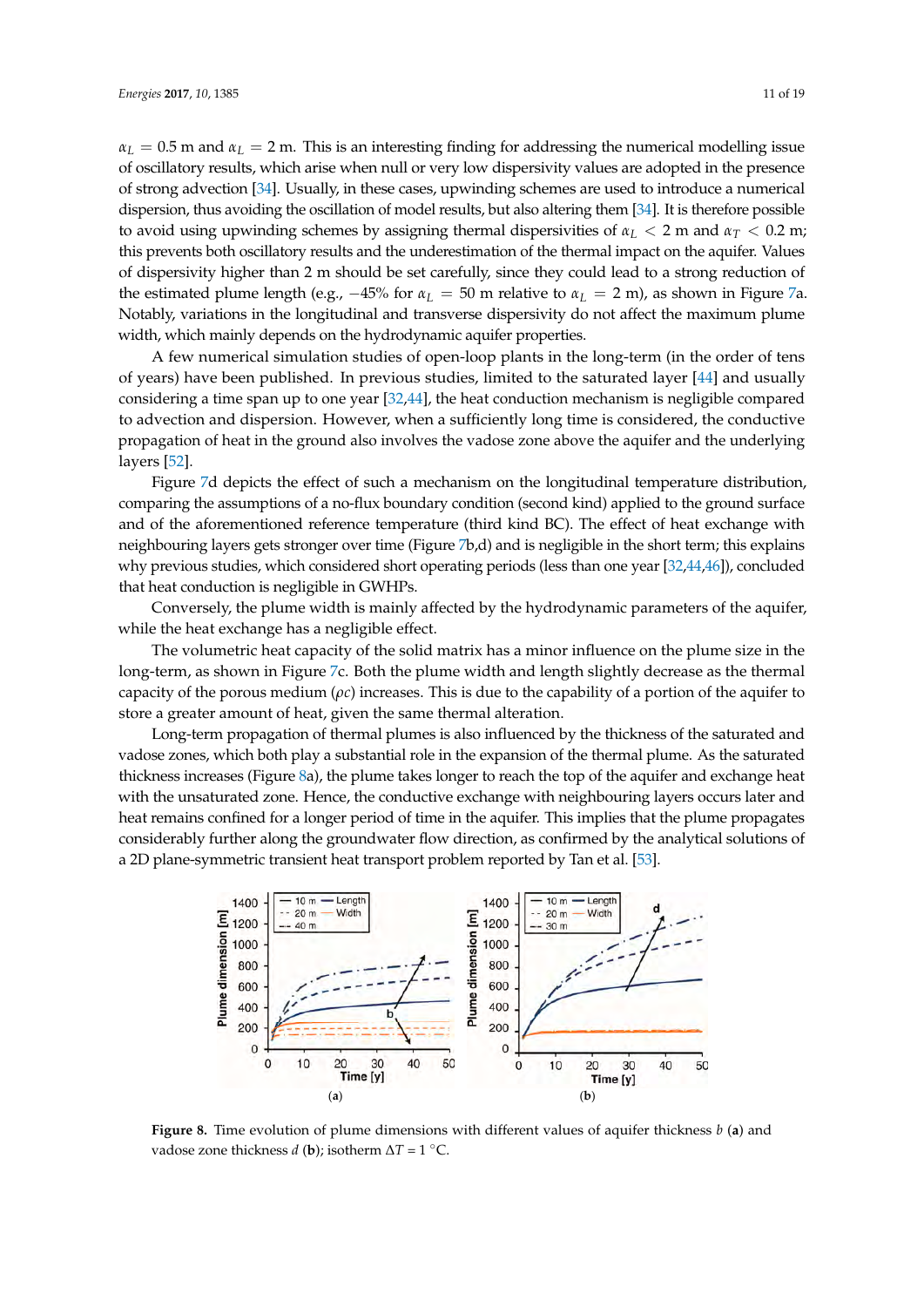On the other hand, a higher saturated thickness (*b*) leads to larger aquifer transmissivity, which reduces the width of the plume. Therefore, within the range of saturated thicknesses commonly found in shallow alluvial aquifers (where most of the GWHPs are installed), plume size can vary substantially in the long term.

Similarly, an increase in the unsaturated thickness (*d*) above the aquifer causes a significant increase in the plume length, while the plume width is insensitive to the depth of the saturated zone (Figure 8b). Indeed, heat transport across the unsaturated layers towards the atmosphere is conductive, and a thicker vadose zone has a higher thermal resistance, which limits this heat transfer mechanism. Figure 8b shows that the effect of vadose zone thickness is visible as the thermal alteration approaches the ground surface. For example, after five years, the plume length curve for  $d = 10$  m starts to diverge from the others, and the same occurs after 10 years for the curve with  $d = 20$  m. This study, therefore, confirms the importance of depth to water table and aquifer thickness on the migration of the thermal plume, as was previously reported [11,19].

To conclude the sensitivity analysis, some plant settings also have an appraisable influence on the propagation of thermal plumes in GWHPs.

The thermal alteration at the injection well depends on the temperature of the re-injected water, which in turn strongly depends on the distance *L* between the injection and abstraction wells. As shown in Figure 9a, an increase in the distance *L* results in a decrease in the plume length and an increase in its width. This is due to a reduction of the recycled flow rate (see Equations (15) and (16)), which results in a reduction of the thermal alteration at the reinjection well (which influences the length of the plume), and an increase in the flow rate released downstream of the well doublet  $(Q_{pl})$ , thus increasing the plume width (see Equation (14)). For the considered plant configuration, no thermal recycling occurs when the injection well is located 100 m downstream of the abstraction well: hence, no variations in the plume dimensions are expected over this value of *L*.  $\mu$  and  $\mu$  are pertured in the distance  $L$ crease in the now rate released downstream of the well doublet  $(\varphi_{pl})$ , thus include



**Figure 9.** Time evolution of plume dimensions with different values of well spacing  $L$  (a) and maximum annual injected flow rate  $Q_{max}$  (**b**); plume dimensions after 50 years for different values of maximum demand ܧு⁄ܧ்ை் (**d**); isotherm ∆*T* = 1 °C. annual injected flow rate *Qmax* (**c**) and ratio of energy demand for heating over total demand *EH*/*ETOT* The injected-water flow rate and, the thermal power exchanged with the ground, has been exchanged with the ground, has been exchanged with the ground, has been exchanged with the ground, has been exchanged with the ground (**d**); isotherm  $\Delta T = 1$  °C.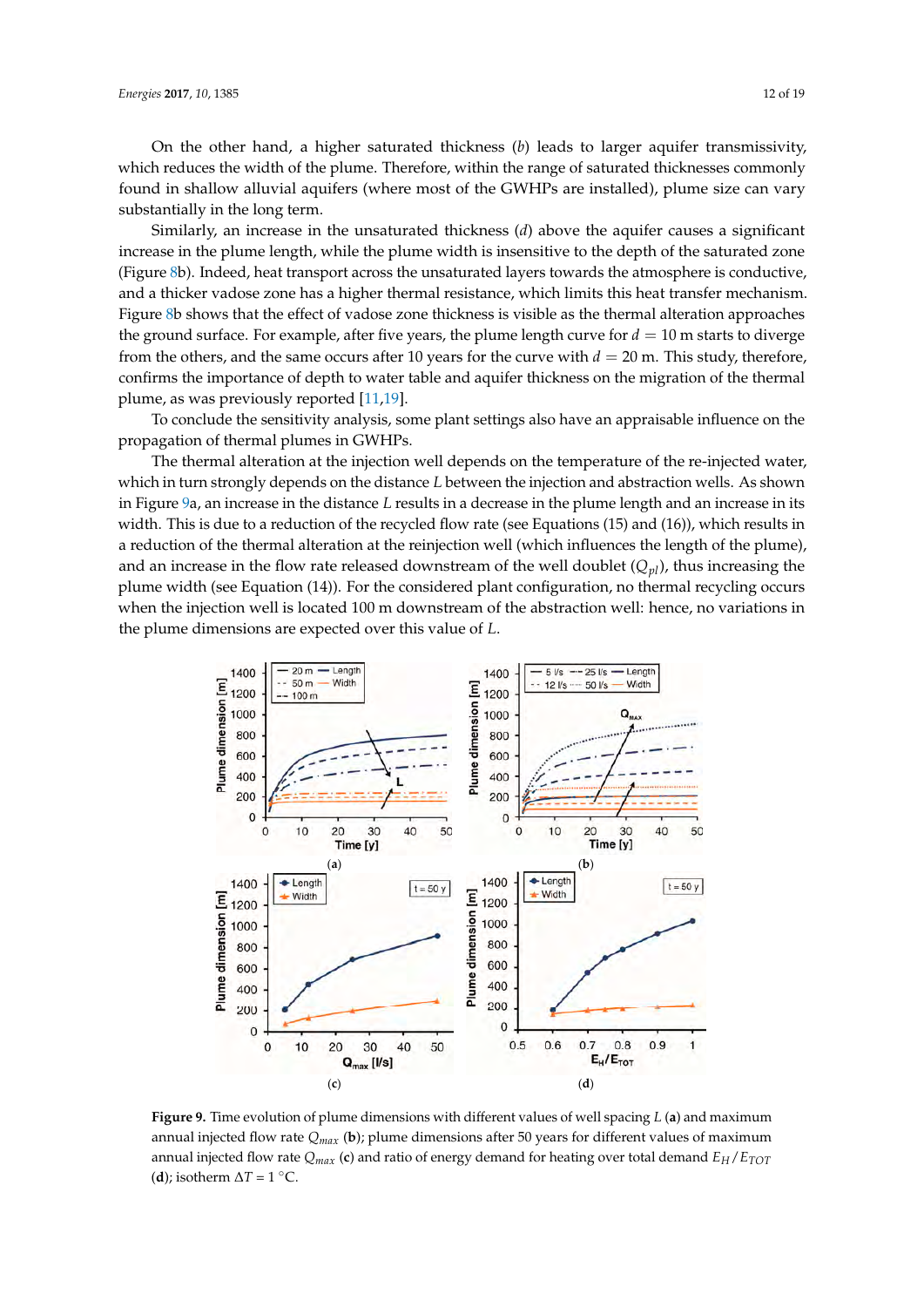The injected-water flow rate and, therefore, the thermal power exchanged with the ground, has a very strong influence on thermal plume propagation (Figure 9d). The plume length has a roughly logarithmic correlation with the flow rate, and an increase in *Qmax* by a factor of ten results in a fourfold increase in the plume length. On the other hand, the width of the thermally affected area increases almost linearly with the injected flow rate (Figure 9c), as expected from Equation (14). The thermal alteration induced downstream of the injection well during each heating season interacts with the plume generated during the previous cooling season, determining the temperature distribution in the ground. For this reason, keeping the same total heat exchanged ( $E_{TOT} = E_H + E_C$ ) and varying the proportion between the heating  $(E_H)$  and cooling  $(E_C)$  demands results in different thermal plume dimensions. As expected, the higher the ratio  $E_H/E_{TOT}$ , the longer and the wider the cold thermal plume originated by the well doublet (Figure 9d).

Finally, the relative importance of the analysed parameters for thermal plume size after 50 years of plant operation was assessed by means of the Sensitivity Index described by Equation (11). Among the plant operation was assessed by means of the Sensitivity Index described by Equation (11). Among the hydrogeological and thermal parameters of the ground, the Darcy velocity  $v_D$  is the most influential for plume propagation, both in the longitudinal and the transversal direction (Figure  $10$ ). A strong impact on the plume length is also exerted by the dispersivity  $\alpha_L$  and the thermal conductivity of the solid matrix  $\lambda_s$ , while the porosity  $n_e$  and the volumetric heat capacity of the solid matrix  $\rho_s c_s$ have a negligible effect on thermal plume size. Strong variations in the plume length and width were observed while varying geometry parameters, such as the aquifer thickness *b* and the well spacing *L*, whereas the depth to the water table *d* is only relevant for plume length. The most important parameter for plume propagation in the long term is the injected water flow rate  $Q_{max}$ , followed by the ratio of the yearly heating demand over the total demand of the heat pump  $E_H/E_{TOT}$ . operation was assessed by means of the sensitivity muck described by Equation (11). And the  $\mathcal{L}_{\text{P}}$  propagation in the foregion the dispersed wider from face  $\mathcal{L}_{\text{max}}$  for plume  $\mathcal{L}_{\text{max}}$ 



**Figure 10.** Sensitivity index (SI) values for each parameter of the sensitivity analysis, for plume **Figure 10.** Sensitivity index (SI) values for each parameter of the sensitivity analysis, for plume length length and width after 50-year simulations. and width after 50-year simulations.

*3.2. Comparison with Simplified Models*  Detailed results of this parametric study for plume length and width are reported in Tables S1 and S2 of the Supplementary Materials. subsurface thermal alteration induced by a GWHP. However, the expense and the time required to time required to

## 3.2. Comparison with Simplified Models were therefore therefore therefore therefore therefore therefore therefore therefore therefore therefore therefore therefore therefore therefore therefore the therefore the therefore

assessed: numerical simulation with a constant thermal load (equal to the yearly average value, as  $\alpha$ Transient numerical models are the most precise and rigorous tool for the simulation of the subsurface thermal alteration induced by a GWHP. However, the expense and the time required to perform such simulations are usually very large. Two alternative simplified methods were therefore assessed: numerical simulation with a constant thermal load (equal to the yearly average value, as from Equation (12)) and analytical formulae available for thermal plume length and width evaluation (Equations (13) and (14)) [22]. By imposing a constant thermal load, the computational time for the comparison the results of the numerical model that the numerical model of the previous paragraph in the previous paragraph in the previous paragraph in the previous paragraph in the previous paragraph in the previous parag simulations can be reduced from several hours to a few minutes. Analytical formulae allow fast and<br>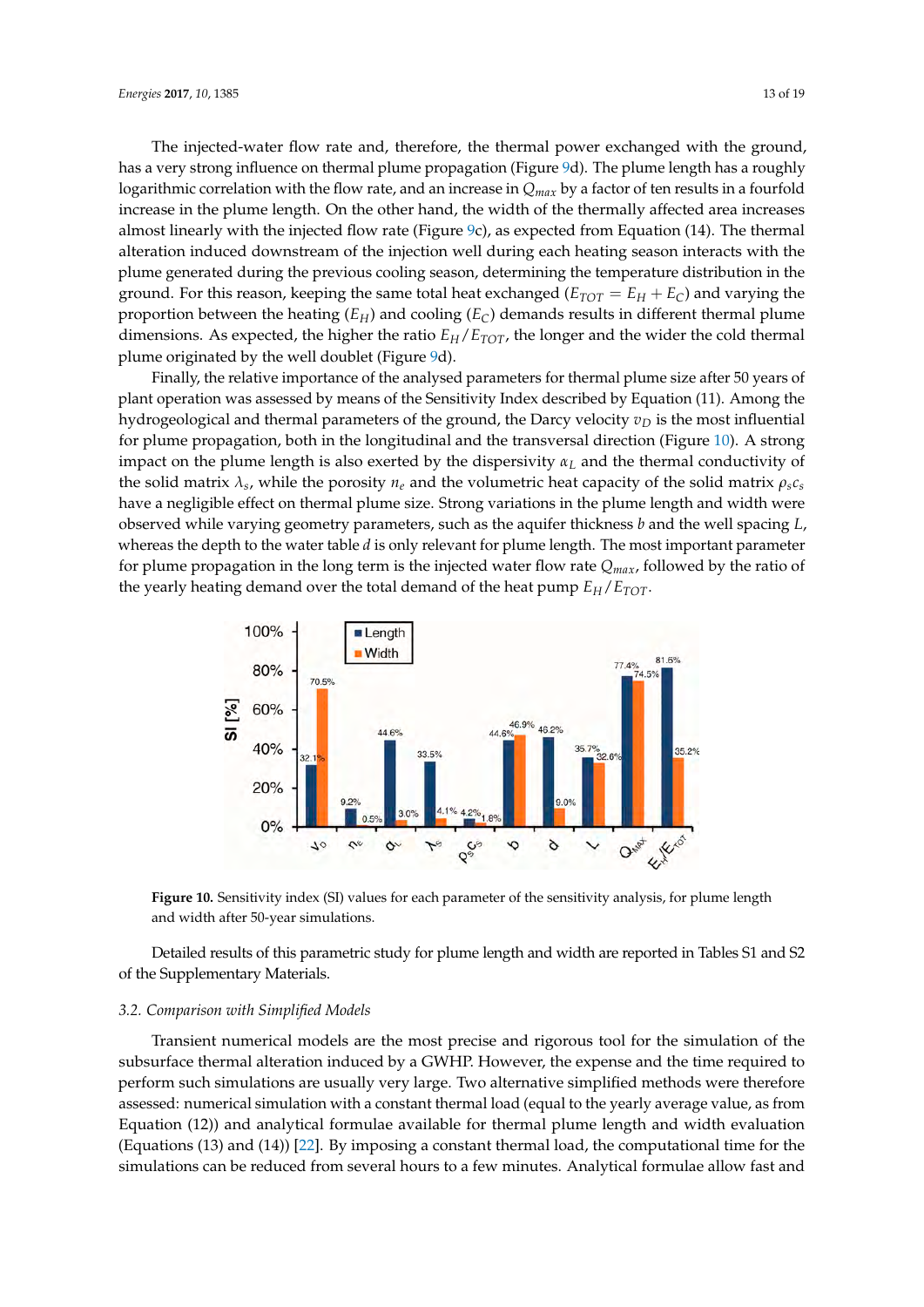inexpensive evaluations of the thermal impact of GWHPs, although they neglect thermal dispersion and conduction.

We used these two approaches to calculate plume length and width at time  $t = 50$  years, comparing the results with those of the numerical model reported in the previous paragraph in order to assess whether the approximations introduced by these methods are acceptable or not. As shown in Figure 11, simulations performed with a constant thermal load introduce an error in the values of both the plume length and width.  $\epsilon_{\text{1}}$ ,  $\epsilon_{\text{2}}$ , the error introduced by the error introduced by the error in the values of



Figure 11. Relative error on plume length (a) and width (b), evaluated with a constant thermal load simulation and analytical formulae, compared to a variable thermal load simulation, for the simulation, for the the simulation and analytical formulae, compared to a variable thermal load simulation, for the considered<br>→ Text of the considered range of parameters; isotherm  $\Delta T = 1$  °C,  $t = 50$  years.

A remarkable result is that, for heating-only systems (i.e.,  $E_H/E_{TOT} = 1$ ), the plume length is practically the same but, as the heating-cooling imbalance of the thermal load diminishes, the discrepancy increases (Figure 12) by up to about 30% for  $E_H/E_{TOT} = 70\%$  (which is a fairly acceptable error). As the thermal load approaches the perfect balance between heating and cooling, i.e.,  $E_H/E_{TOT} = 0.5$ , the error introduced by this approximation rapidly increases to unacceptable levels.



 $t_{\rm t}$  that fact that the effect of peak flow-rates on the injection width of the injection well release from  $\alpha$ considered. The test test of the test entirely one constant the line formula long-term plume length (Figure variable load simulations, with different values of the ratio of heating over total demand  $E_H/E_{TOT}$ ; Soute the  $\Delta t = 1$ . **Figure 12.** Relative error on plume dimensions of constant thermal load simulations compared to **Figure 12.** Relative error on plume dimensions of constant thermal load simulations compared to isotherm  $\Delta T = 1$  °C.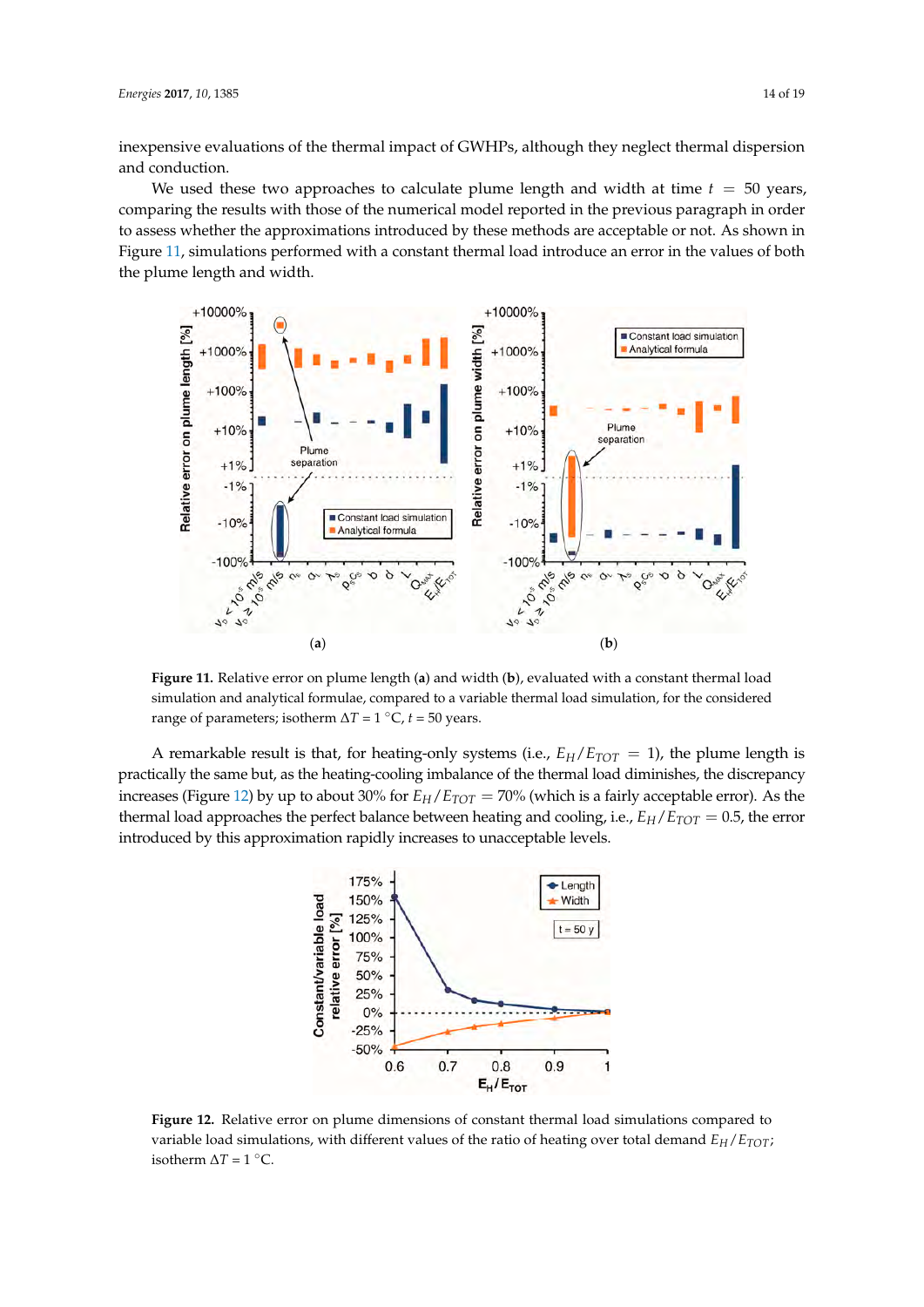The yearly averaged load usually leads to an overestimation of the plume length, thus proving a conservative approach, but also to an underestimation of the plume width (Figure 11b). This is due to the fact that the effect of peak flow-rates on the width of the injection well release front is not considered. The tested analytical formula largely overestimates the long-term plume length (Figure 11a), since the advective model described by Equation (13) neglects thermal dispersion and conduction. On the other hand, the plume width can conservatively be estimated with Equation (14), with an acceptable overestimation of 30–60%. Underestimation of the plume width occurs only for the highest considered value of  $v_D$  (2 × 10<sup>-5</sup> m/s), because of the plume separation effect and the increased heat dispersion. Hence, the equations proposed by Banks ([22], from Equation (13) to (16)) provide a good and conservative estimation of the plume width, while they cannot be used to assess the longitudinal extension of the thermally affected area.

For detailed results of the methods comparison study, for simulations at 10 years and 50 years, we refer the reader to Tables S1 and S2 of the Supplementary Materials.

#### **4. Conclusions**

Assessing the long-term subsurface thermal impact of open-loop geothermal systems is of crucial importance for their design and their proper spatial planning. Various numerical models and analytical solutions can be used to estimate the thermal plume produced by a GWHP, each characterized by different costs, degrees of complexity, and precision.

This work presents a parametric study through numerical flow and heat transport simulations carried out to identify key parameters and compare their relative influence within their typical ranges of variation. Moreover, simplified numerical modelling with a constant thermal load and analytical solutions for 2D plume propagation in an aquifer were investigated to quantify the discrepancy compared to transient numerical modelling.

Among the hydraulic and thermal subsurface parameters, the most influential for both plume length and width is the Darcy velocity  $(v_D)$ , i.e., the product of hydraulic conductivity  $(K)$  and gradient (*i*). In this light, it is very important to determine the hydraulic conductivity with reliable in-situ tests, in order to perform realistic simulations and avoid major errors in plume size estimations.

The thermal properties of the ground affect the plume length but have a negligible influence on its width. In particular, thermal conductivity (*λ*) and dispersivity (*α*) of the ground play an important role in the long-term, while variations of heat capacity (*ρc*) have minor effects on plume size.

Depth to water table (*d*) and aquifer thickness (*b*) are also key factors in the propagation of thermal plumes, thus confirming the necessity of a 3D modelling geometry. Plume length dramatically increases with the thickness of the saturated and unsaturated zones, as thermal exchange with air is reduced, and propagation of the thermal plume is confined to the saturated zone. On the other hand, an increase in the saturated thickness results in higher transmissivity and, consequently, in a reduction of the plume width with an almost linear inverse trend.

The distance between abstraction and injection wells (*L*) noticeably influences the width of the thermal plume, while its impact on its longitudinal extension is lower, though not negligible.

Regarding thermal loads, a logarithmic increase in the plume length with the abstracted/injected flow rate (and consequently with the thermal power) is observed, while the correlation is almost linear for the plume width. The balancing of the heating and cooling demand of the building sensibly affects the size of the thermal plume, which reaches its maximum for a fully heating-dominated (or cooling-dominated) demand and its minimum for a perfectly balanced load.

The assessment of the thermal plume adopting a constant thermal load (equal to its yearly average) is not reliable at high groundwater velocities, due to the separation of plumes originated during heating and cooling seasons. In such cases, a simulation with a time-varying thermal load is required.

On the other hand, for heating or cooling-dominated loads, constant load simulations provide a good approximation of the thermal plume lengths. In this way, the computational time is drastically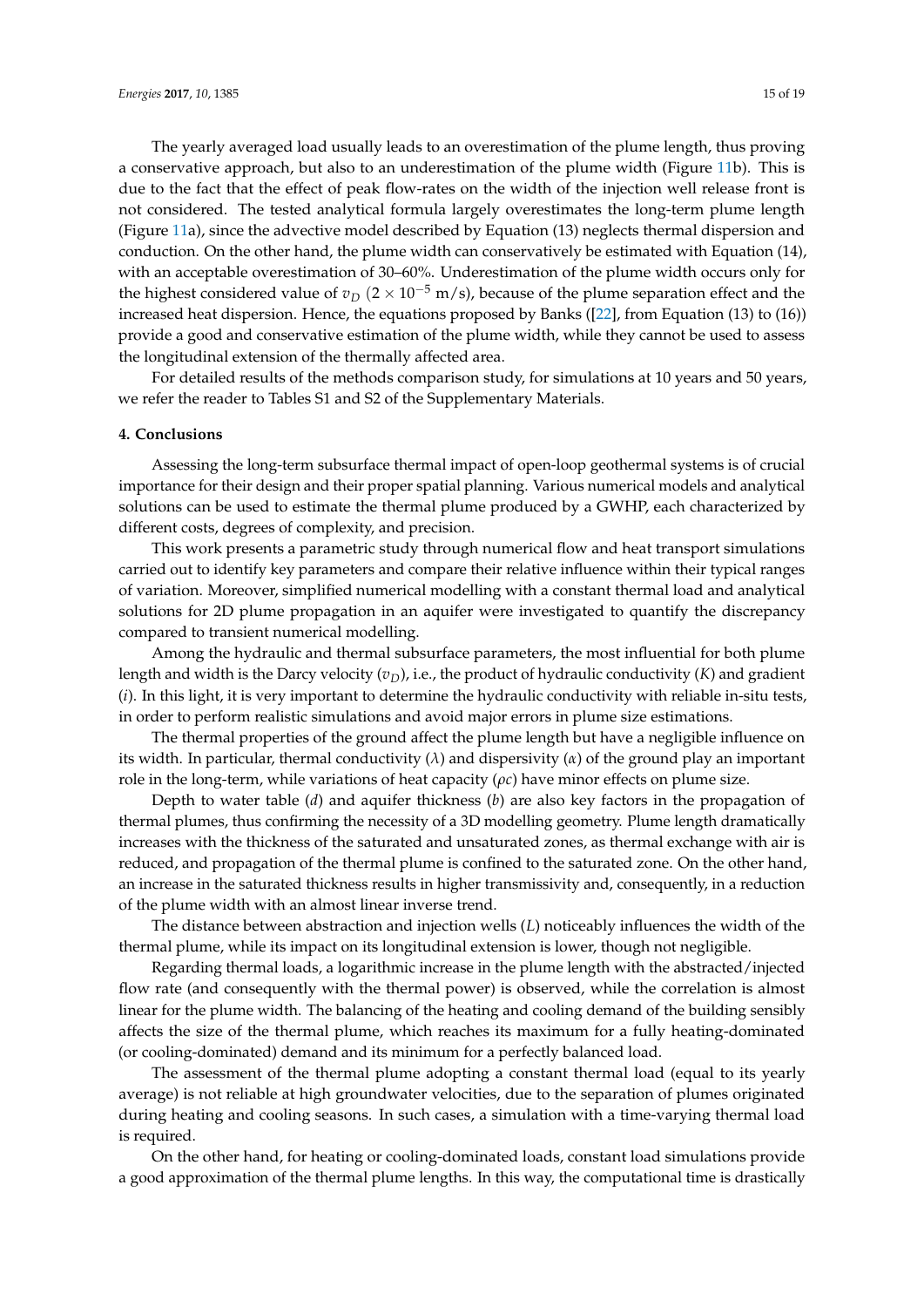reduced, and simpler and cheaper software can be used. For balanced or slightly unbalanced thermal loads, however, the length of the thermal plume is largely overestimated using the constant load approach.

Finally, analytical formulae for 2D advective propagation provided by Banks [22] can be used to quickly assess the width of thermal plumes, while they provide unrealistically high estimates of the plume length.

We provide useful insights for the evaluation of the thermal impact of GWHPs on aquifers, and hence for their planning in densely inhabited areas. The key parameters are identified, along with the error margins deriving from a poor characterisation of the site.

The effects of simplifying assumptions, such as using the yearly average of the thermal load or adopting available analytical solutions, are also analysed, thus defining under what conditions such methods can be used with acceptable accuracy.

**Supplementary Materials:** The following are available online at [www.mdpi.com/1996-1073/10/9/1385/s1,](www.mdpi.com/1996-1073/10/9/1385/s1) Figure S1: Mesh adopted in the analysis, abstraction and injection wells in red (252k nodes), Figure S2: Mesh convergence study results: thermal plume length (a) and width (b) after 50 years, for different levels of mesh refinement, Table S1: Length of the thermal plume after 10 years and 50 years of operation, calculated with different methods—parametric study, Table S2: Width of the thermal plume after 10 years and 50 years of operation, calculated with different methods—parametric study.

**Acknowledgments:** The study was performed in the framework of the project GRETA, which is co-financed by the European Regional Development Fund through the INTERREG Alpine Space programme. The authors gratefully acknowledge the contribution of Elena Dalla Vecchia, who assisted in the proofreading and language editing of the manuscript.

**Author Contributions:** All authors provided contribution to the development of the modelling framework and discussed together the simulation results. Simulations were performed by Bruno Piga and Francesca Pace (who started this study in her MS thesis). Bruno Piga implemented data processing methods to show and compare the results. The paper has been written by Bruno Piga and Alessandro Casasso, under the supervision of prof. Rajandrea Sethi and prof. Alberto Godio.

**Conflicts of Interest:** The authors declare no conflict of interest.

#### **Glossary**

| Acronyms              |                                                                                                                                  |
|-----------------------|----------------------------------------------------------------------------------------------------------------------------------|
| ASHP                  | Air Source Heat pump                                                                                                             |
| ATES                  | Aquifer Thermal Energy Storage                                                                                                   |
| BC                    | Boundary condition                                                                                                               |
| COP                   | Coefficient of Performance                                                                                                       |
| <b>GED</b>            | Groundwater Energy Designer                                                                                                      |
| GSHP                  | Ground Source Heat Pump                                                                                                          |
| GWHP                  | Groundwater Heat Pump                                                                                                            |
| SI                    | Sensitivity Index                                                                                                                |
| Latin Letters         |                                                                                                                                  |
| b                     | saturated thickness of the aquifer (m)                                                                                           |
| $D_x$ , $D_y$ , $D_z$ | thermal dispersion coefficient, respectively in the <i>x</i> , <i>y</i> , <i>z</i> direction ( $m^2$ /s)                         |
| d                     | thickness of the vadose zone-water table depth (m)                                                                               |
| $E_H$ , $E_C$         | annual heat exchanged with the aquifer for heating and cooling, respectively (MWh· $y^{-1}$ )                                    |
| $E_{TOT}$             | total annual heat exchanged with the aquifer (MWh $\cdot$ y <sup>-1</sup> )                                                      |
| Н                     | heat source/sink $(W \cdot m^{-3})$                                                                                              |
| $\boldsymbol{h}$      | hydraulic head (m)                                                                                                               |
| i                     | hydraulic gradient (dimensionless)                                                                                               |
|                       | $K_{xx}$ , $K_{yy}$ , $K_{zz}$ hydraulic conductivity of the aquifer, respectively in the x, y, z direction (m·s <sup>-1</sup> ) |
| L                     | well spacing (m)                                                                                                                 |
| $n_e$                 | effective porosity (dimensionless)                                                                                               |
| Ρ                     | thermal power exchanged with the ground—negative for extraction, positive for injection (W)                                      |
| Q                     | abstracted/injected water flow rate $(m^3 \cdot s^{-1})$                                                                         |
| $Q_{max}$             | max. annual abstracted/injected water flow rate $(m^3 \cdot s^{-1})$                                                             |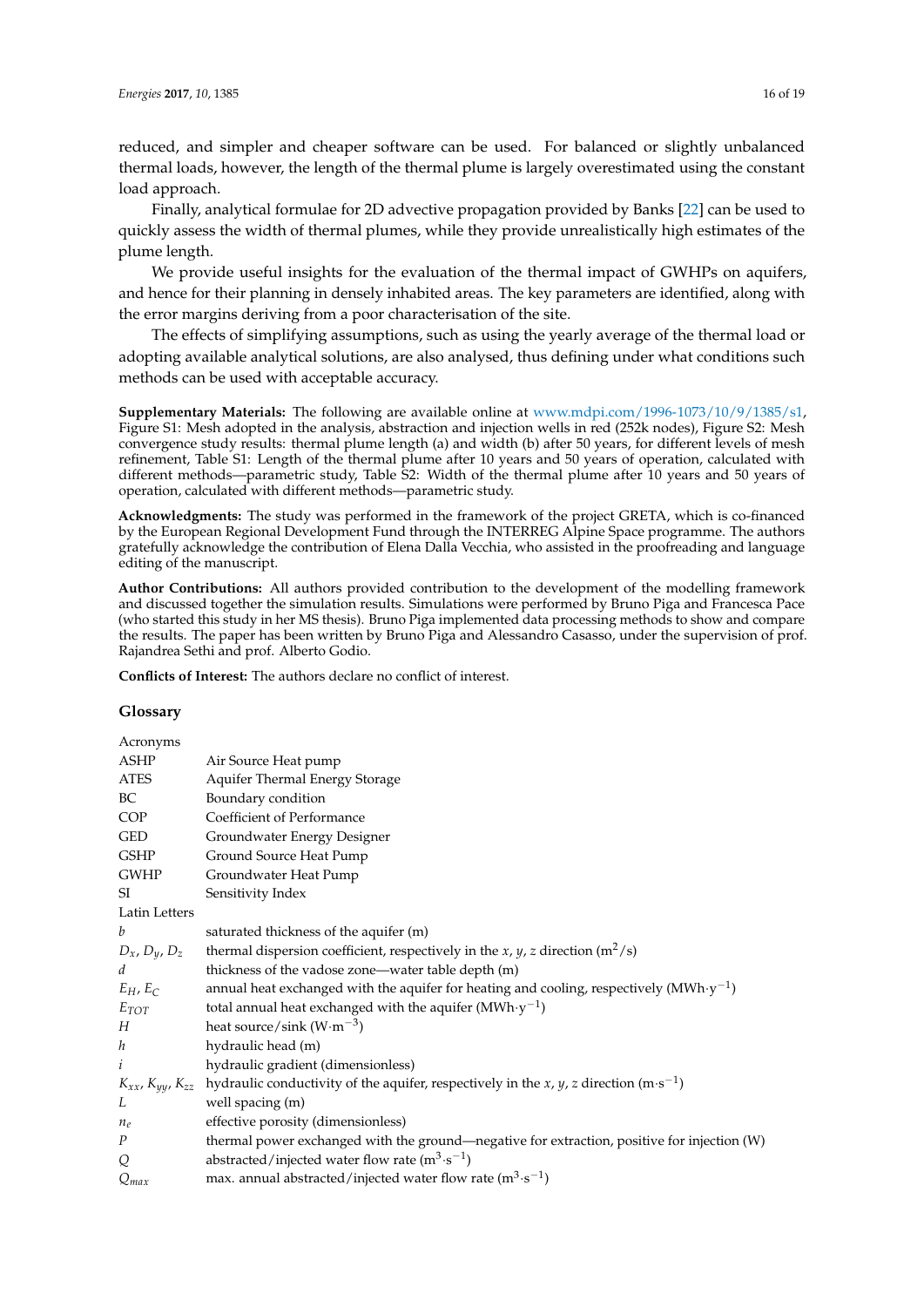| fraction of max. annual abstracted/injected water flow rate traveling down-gradient ( $m^3 \cdot s^{-1}$ ) |
|------------------------------------------------------------------------------------------------------------|
| thermal retardation factor (dimensionless)                                                                 |
| temperature $(K)$                                                                                          |
| temperature of water at the abstraction well (K)                                                           |
| temperature of water at the injection well (K)                                                             |
| time(s)                                                                                                    |
| Darcy velocity of groundwater flow $(m \cdot s^{-1})$                                                      |
| effective velocity of groundwater $(m \cdot s^{-1})$                                                       |
| thermal velocity $(m \cdot s^{-1})$                                                                        |
| thermal short-circuit parameter (dimensionless)                                                            |
| maximum and minimum value, respectively, of the output variable considered in the sensitivity analysis     |
|                                                                                                            |
| longitudinal thermal dispersivity (m)                                                                      |
| transverse thermal dispersivity (m)                                                                        |
| thermal conductivity of the porous medium $(W \cdot m^{-1} \cdot K^{-1})$                                  |
|                                                                                                            |

| $\lambda_{\rm s}$ | thermal conductivity of the solid phase $(W \cdot m^{-1} \cdot K^{-1})$ |
|-------------------|-------------------------------------------------------------------------|
| $\lambda_{\eta}$  | thermal conductivity of water $(W \cdot m^{-1} \cdot K^{-1})$           |
| $\rho c$          | thermal capacity of the porous medium $(I \cdot kg^{-1} \cdot K^{-1})$  |
| $\rho_s c_s$      | thermal capacity of the solid phase $(J \cdot kg^{-1} \cdot K^{-1})$    |

 $\rho_w c_w$  thermal capacity of water (J·kg<sup>-1</sup>·K<sup>-1</sup>)

#### **References**

- 1. Ouzzane, M.; Eslami-Nejad, P.; Badache, M.; Aidoun, Z. New correlations for the prediction of the undisturbed ground temperature. *Geothermics* **2015**, *53*, 379–384. [\[CrossRef\]](http://dx.doi.org/10.1016/j.geothermics.2014.08.001)
- 2. Omer, A.M. Ground-source heat pumps systems and applications. *Renew. Sustain. Energy Rev.* **2008**, *12*, 344–371. [\[CrossRef\]](http://dx.doi.org/10.1016/j.rser.2006.10.003)
- 3. Bayer, P.; Saner, D.; Bolay, S.; Rybach, L.; Blum, P. Greenhouse gas emission savings of ground source heat pump systems in Europe: A review. *Renew. Sustain. Energy Rev.* **2012**, *16*, 1256–1267. [\[CrossRef\]](http://dx.doi.org/10.1016/j.rser.2011.09.027)
- 4. Chung, J.T.; Choi, J.M. Design and performance study of the ground-coupled heat pump system with an operating parameter. *Renew. Energy* **2012**, *42*, 118–124. [\[CrossRef\]](http://dx.doi.org/10.1016/j.renene.2011.08.054)
- 5. Dehkordi, S.E.; Schincariol, R. Effect of thermal-hydrogeological and borehole heat exchanger properties on performance and impact of vertical closed-loop geothermal heat pump systems. *Hydrogeol. J.* **2014**, *22*, 189–203. [\[CrossRef\]](http://dx.doi.org/10.1007/s10040-013-1060-6)
- 6. Casasso, A.; Sethi, R. G.POT: A quantitative method for the assessment and mapping of the shallow geothermal potential. *Energy* **2016**, *106*, 765–773. [\[CrossRef\]](http://dx.doi.org/10.1016/j.energy.2016.03.091)
- 7. Casasso, A.; Sethi, R. Sensitivity Analysis on the Performance of a Ground Source Heat Pump Equipped with a Double U-pipe Borehole Heat Exchanger. *Energy Procedia* **2014**, *59*, 301–308. [\[CrossRef\]](http://dx.doi.org/10.1016/j.egypro.2014.10.381)
- 8. Casasso, A.; Sethi, R. Territorial Analysis for the Implementation of Geothermal Heat Pumps in the Province of Cuneo (NW Italy). *Energy Procedia* **2015**, *78*, 1159–1164. [\[CrossRef\]](http://dx.doi.org/10.1016/j.egypro.2015.11.083)
- 9. Casasso, A.; Sethi, R. Modelling thermal recycling occurring in groundwater heat pumps (GWHPs). *Renew Energy* **2015**, *77*, 86–93. [\[CrossRef\]](http://dx.doi.org/10.1016/j.renene.2014.12.003)
- 10. Galgaro, A.; Cultrera, M. Thermal short circuit on groundwater heat pump. *Appl. Therm. Eng.* **2013**, *57*, 107–115. [\[CrossRef\]](http://dx.doi.org/10.1016/j.applthermaleng.2013.03.011)
- 11. Stauffer, F.; Bayer, P.; Blum, P.; Molina-Giraldo, N.; Kinzelbach, W. *Thermal Use of Shallow Groundwater*; CRC Press—Taylor and Francis Group: Boca Raton, FL, USA, 2013; p. 250.
- 12. Di Molfetta, A.; Sethi, R. *Ingegneria Degli Acquiferi*; Springer: Berlin, Germany, 2012; p. 370.
- 13. Ampofo, F.; Maidment, G.G.; Missenden, J.F. Review of groundwater cooling systems in London. *Appl. Therm. Eng.* **2006**, *26*, 2055–2062. [\[CrossRef\]](http://dx.doi.org/10.1016/j.applthermaleng.2006.02.013)
- 14. Beretta, G.P.; Coppola, G.; Pona, L.D. Solute and heat transport in groundwater similarity: Model application of a high capacity open-loop heat pump. *Geothermics* **2014**, *51*, 63–70. [\[CrossRef\]](http://dx.doi.org/10.1016/j.geothermics.2013.10.009)
- 15. De Santoli, L.; Mancini, F.; Rossetti, S. The energy sustainability of Palazzo Italia at EXPO 2015: Analysis of an nZEB building. *Energy Build.* **2014**, *82*, 534–539. [\[CrossRef\]](http://dx.doi.org/10.1016/j.enbuild.2014.07.057)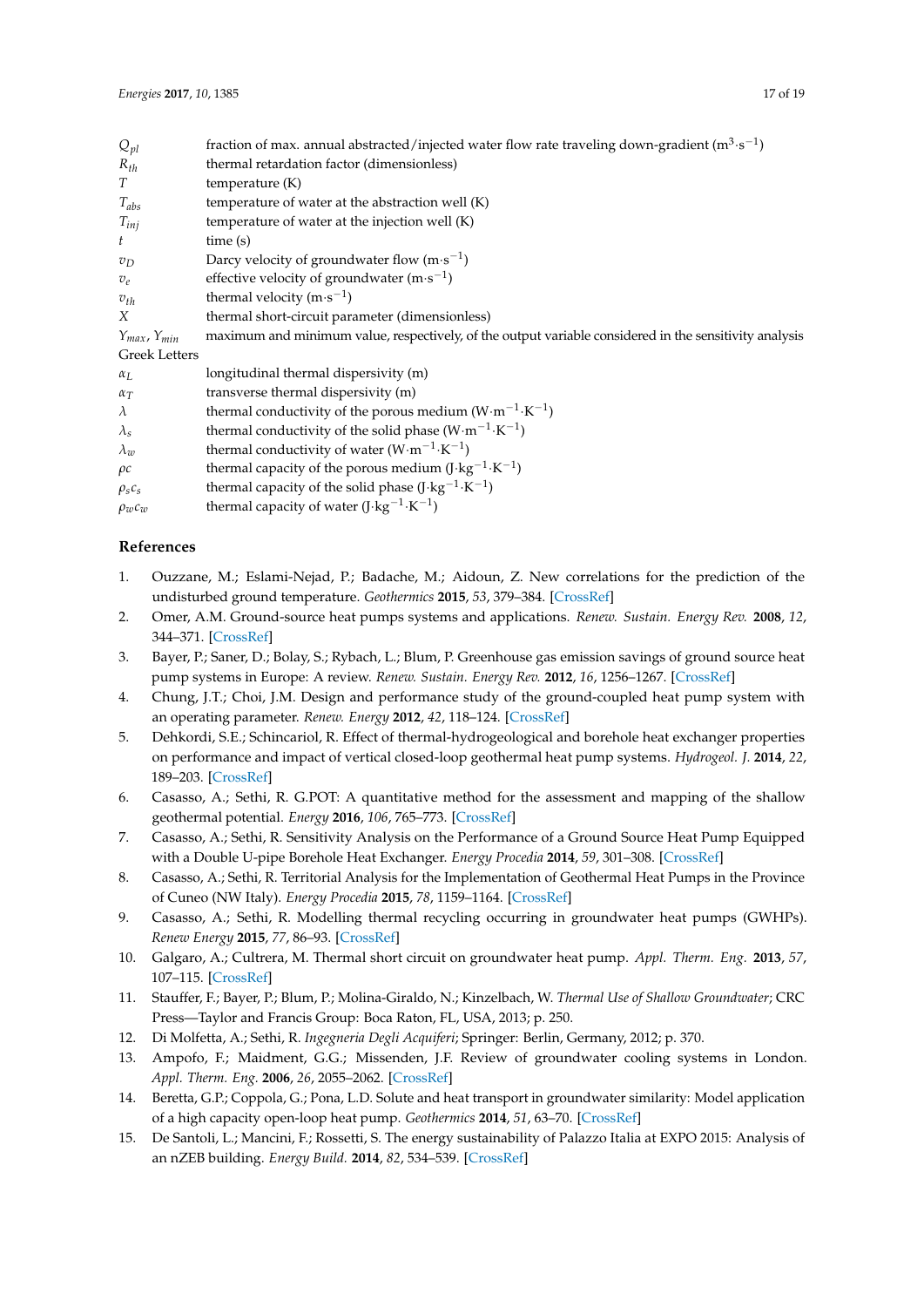- 16. Piemonte, C.; Porro, A. Palazzo Lombardia—Geothermal Heat Pump Capacity World Record for a Single Building Conditioning. In Proceedings of the European Geothermal Conference, Pisa, Italy, 3–7 June 2013; pp. 1–4.
- 17. Bouwer, H. Artificial recharge of groundwater: Hydrogeology and engineering. *Hydrogeol. J.* **2002**, *10*, 121–142. [\[CrossRef\]](http://dx.doi.org/10.1007/s10040-001-0182-4)
- 18. Banks, D. Thermogeological assessment of open-loop well-doublet schemes: A review and synthesis of analytical approaches. *Hydrogeol. J.* **2009**, *17*, 1149–1155. [\[CrossRef\]](http://dx.doi.org/10.1007/s10040-008-0427-6)
- 19. Banks, D. *An Introduction to Thermogeology: Ground Source Heating and Cooling*; John Wiley & Sons: Hoboken, NJ, USA, 2012; p. 526.
- 20. Gringarten, A.C.; Sauty, J.P. A theoretical study of heat extraction from aquifers with uniform regional flow. *J. Geophys. Res.* **1975**, *80*, 4956–4962. [\[CrossRef\]](http://dx.doi.org/10.1029/JB080i035p04956)
- 21. Lippmann, M.J.; Tsang, C.F. Ground-Water Use for Cooling: Associated Aquifer Temperature Changes. *Ground Water* **1980**, *18*, 452–458. [\[CrossRef\]](http://dx.doi.org/10.1111/j.1745-6584.1980.tb03420.x)
- 22. Banks, D. The application of analytical solutions to the thermal plume from a well doublet ground source heating or cooling scheme. *Q. J. Eng. Geol. Hydrogeol.* **2011**, *44*, 191–197. [\[CrossRef\]](http://dx.doi.org/10.1144/1470-9236/09-028)
- 23. Shan, C. An analytical solution for the capture zone of two arbitrarily located wells. *J. Hydrol.* **1999**, *222*, 123–128. [\[CrossRef\]](http://dx.doi.org/10.1016/S0022-1694(99)00101-8)
- 24. Luo, J.; Kitanidis, P.K. Fluid residence times within a recirculation zone created by an extraction–injection well pair. *J. Hydrol.* **2004**, *295*, 149–162. [\[CrossRef\]](http://dx.doi.org/10.1016/j.jhydrol.2004.03.006)
- 25. Milnes, E.; Perrochet, P. Assessing the impact of thermal feedback and recycling in open-loop groundwater heat pump (GWHP) systems: A complementary design tool. *Hydrogeol. J.* **2013**, *21*, 505–514. [\[CrossRef\]](http://dx.doi.org/10.1007/s10040-012-0902-y)
- 26. Bridger, D.W.; Allen, D.M. Heat transport simulations in a heterogeneous aquifer used for aquifer thermal energy storage (ATES). *Can. Geotech. J.* **2010**, *47*, 96–115. [\[CrossRef\]](http://dx.doi.org/10.1139/T09-078)
- 27. Bridger, D.W.; Allen, D.M. Influence of geologic layering on heat transport and storage in an aquifer thermal energy storage system. *Hydrogeol. J.* **2014**, *22*, 233–250. [\[CrossRef\]](http://dx.doi.org/10.1007/s10040-013-1049-1)
- 28. Nam, Y.; Ooka, R. Numerical simulation of ground heat and water transfer for groundwater heat pump system based on real-scale experiment. *Energy Build.* **2010**, *42*, 69–75. [\[CrossRef\]](http://dx.doi.org/10.1016/j.enbuild.2009.07.012)
- 29. Ferguson, G.; Woodbury, A.D. Observed thermal pollution and post-development simulations of low-temperature geothermal systems in Winnipeg, Canada. *Hydrogeol. J.* **2006**, *14*, 1206–1215. [\[CrossRef\]](http://dx.doi.org/10.1007/s10040-006-0047-y)
- 30. Fry, V.A. Lessons from London: Regulation of open-loop ground source heat pumps in central London. *Q. J. Eng. Geol. Hydrogeol.* **2009**, *42*, 325–334. [\[CrossRef\]](http://dx.doi.org/10.1144/1470-9236/08-087)
- 31. García-Gil, A.; Vázquez-Suñe, E.; Schneider, E.G.; Sánchez-Navarro, J.Á.; Mateo-Lázaro, J. The thermal consequences of river-level variations in an urban groundwater body highly affected by groundwater heat pumps. *Sci. Total Environ.* **2014**, *485–486*, 575–587.
- 32. Lo Russo, S.; Gnavi, L.; Roccia, E.; Taddia, G.; Verda, V. Groundwater Heat Pump (GWHP) system modeling and Thermal Affected Zone (TAZ) prediction reliability: Influence of temporal variations in flow discharge and injection temperature. *Geothermics* **2014**, *51*, 103–112. [\[CrossRef\]](http://dx.doi.org/10.1016/j.geothermics.2013.10.008)
- 33. Poppei, J.; Mayer, G.; Schwarz, R. *Groundwater Energy Designer (GED)—Computergestütztes Auslegungstool zur Wärme und Kältenutzung von Grundwasser [Computer Assisted Design Tool for the Use of Heat and Cold from Groundwater]*; Bundesamt für Energie BFE: Ittigen, Switzerland, 2006; pp. 1–71.
- 34. Diersch, H.J.G. *FEFLOW. Finite Element Modeling of Flow, Mass and Heat Transport in Porous and Fractured Media*; Springer: Berlin/Heidelberg, Germany, 2014; p. 996.
- 35. Epting, J.; Huggenberger, P. Unraveling the heat island effect observed in urban groundwater bodies—Definition of a potential natural state. *J. Hydrol.* **2013**, *501*, 193–204. [\[CrossRef\]](http://dx.doi.org/10.1016/j.jhydrol.2013.08.002)
- 36. Kim, K.Y.; Chon, C.M.; Park, K.H.; Park, Y.S.; Woo, N.C. Multi-depth monitoring of electrical conductivity and temperature of groundwater at a multilayered coastal aquifer: Jeju Island, Korea. *Hydrol. Process.* **2008**, *22*, 3724–3733. [\[CrossRef\]](http://dx.doi.org/10.1002/hyp.6976)
- 37. Lee, J.-Y. Characteristics of ground and groundwater temperatures in a metropolitan city, Korea: Considerations for geothermal heat pumps. *Geosci. J.* **2006**, *10*, 165–175. [\[CrossRef\]](http://dx.doi.org/10.1007/BF02910361)
- 38. Lee, J.-Y.; Hahn, J.-S. Characterization of groundwater temperature obtained from the Korean national groundwater monitoring stations: Implications for heat pumps. *J. Hydrol.* **2006**, *329*, 514–526. [\[CrossRef\]](http://dx.doi.org/10.1016/j.jhydrol.2006.03.007)
- 39. Bense, V.; Kooi, H. Temporal and spatial variations of shallow subsurface temperature as a record of lateral variations in groundwater flow. *J. Geophys. Res. Solid Earth* **2004**, *109*, B4. [\[CrossRef\]](http://dx.doi.org/10.1029/2003JB002782)